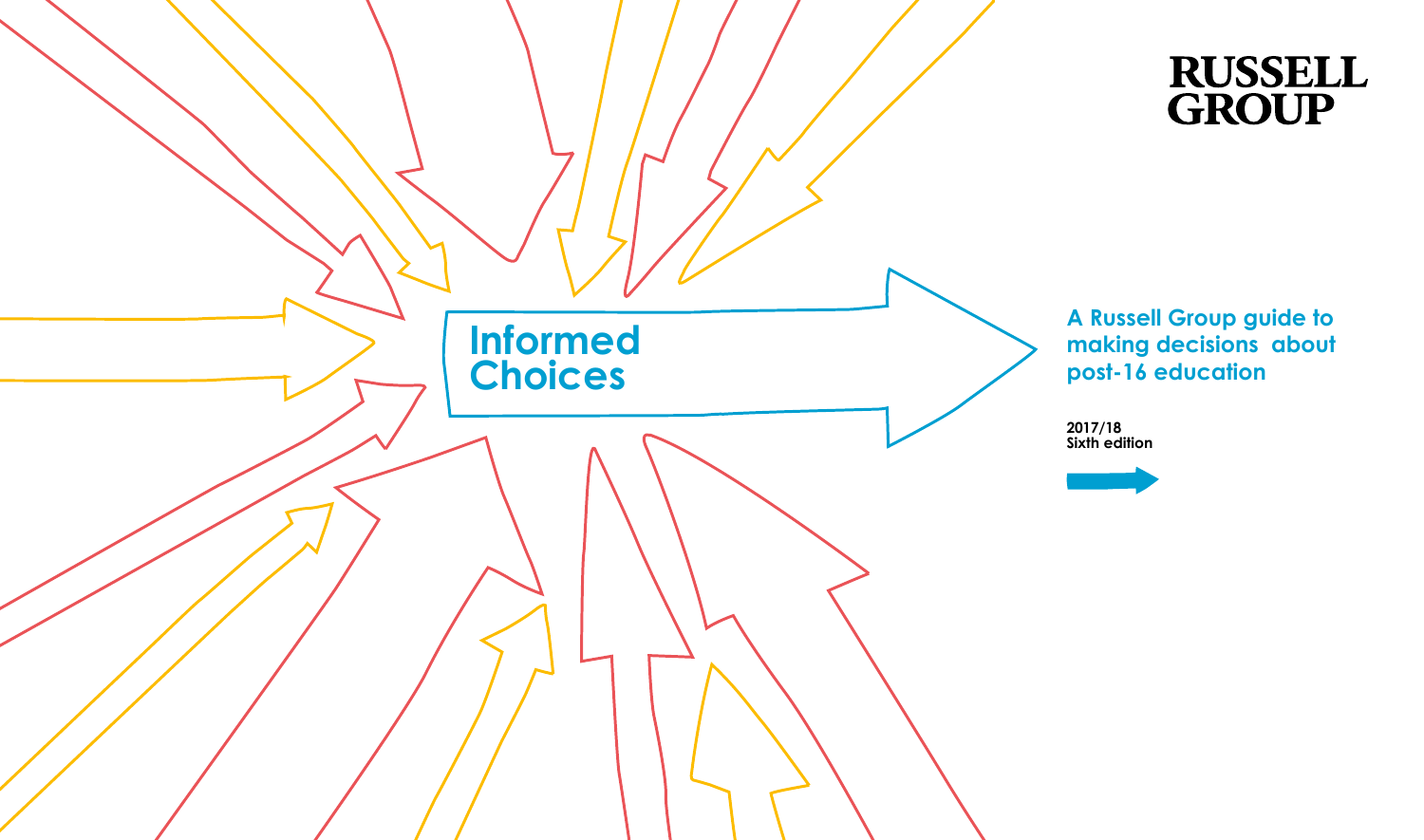<span id="page-1-0"></span>How to use this guide

Foreword

[The Russell Group](#page-2-0)

[Acknowledgements](#page--1-0)

**[Conte](#page-3-0)nts** 

[Post-16 qualifications](#page-4-0) [and how they are organised](#page-4-0)

[Pre-16 qualifications](#page-11-0)  [and university entry](#page-11-0)

[Making your post-16](#page-13-0)  [subject choices](#page-13-0)

[Subjects required for](#page-19-0)  [different degree courses](#page-19-0)

[How subject choices can affect](#page-25-0)  [your future career options](#page-25-0)

[The five-point plan for making](#page-27-0)  [your post-16 choices](#page-27-0)

[Abbreviations](#page-28-0)

**RUSSELL** 

[Links](#page-29-0)

### <span id="page-1-1"></span>How to use this guide

To make this document easier to use, the following design elements have been adopted:

**Things to consider... Text inside this large arrow is of particular importance**

- **URL links which direct you to websites appear in a different text style, as in domain.ac.uk. These are clickable.**
- **Links which navigate to other sections of the document appear in a different text style, as in chapter name.**
- **You can move forwards and backwards between pages by: using the left and right arrow keys on your keyboard using the left and right buttons on your mouse using the wheel on your mouse using the red and yellow arrows in the top-left corner of the page**
- **You can go to specific sections by clicking on a link in the list of content in the left-hand sidebar.**
- **To access a printer-friendly version of this guide, click the printer icon on the navigation bar on the left.**

### <span id="page-1-2"></span>Foreword

Welcome to the sixth edition of *Informed Choices*. We hope that you will find this a helpful guide as you consider the best courses and subjects for you to study in the sixth form or at college. We also hope that your parents or carers, teachers and advisers who are helping you make these important decisions will find it useful too.

The Russell Group of Universities has produced this guide because we think that it is really important for all young people — especially those whose parents didn't go to university — to have clear information about how the subjects that they choose to study in the sixth form or at college can affect their options at university and their chances in life. That way, they can make well-informed decisions.

As a group of 24 leading universities in the UK, we want to help ensure that young people are well-informed. We have developed this guidance in close consultation with admissions staff and managers in all Russell Group universities and with very helpful advice from the Institute of Career Guidance.

When it comes to choosing your A-levels or other advanced level qualifications, it can be tempting simply to choose subjects that you enjoy and which interest you. But it's also important to think a bit further ahead and to consider what you might want to do in the future.

If the idea of going to university appeals — whether or not you know which subject you want to study — having the right information now will give you more options when the time comes to make up your mind. There's no getting away from the fact that the subjects you study in the sixth form or at college will determine which degree courses will be open to you in future.

For some degrees you will be required to have studied a particular subject or subjects beforehand. It is really important that you do not make things harder for yourself by choosing subjects which won't equip you for your chosen university course or show your talent for a particular subject.

If you don't yet know what you'll want to study at university, there are some subjects which will keep your degree options open until you decide which course to take. This guide will help you to see which advanced level subjects — which we call 'facilitating subjects' — open doors to more degrees and more professions than others. It's not about 'hard' or 'soft' subjects, but those which keep your options open.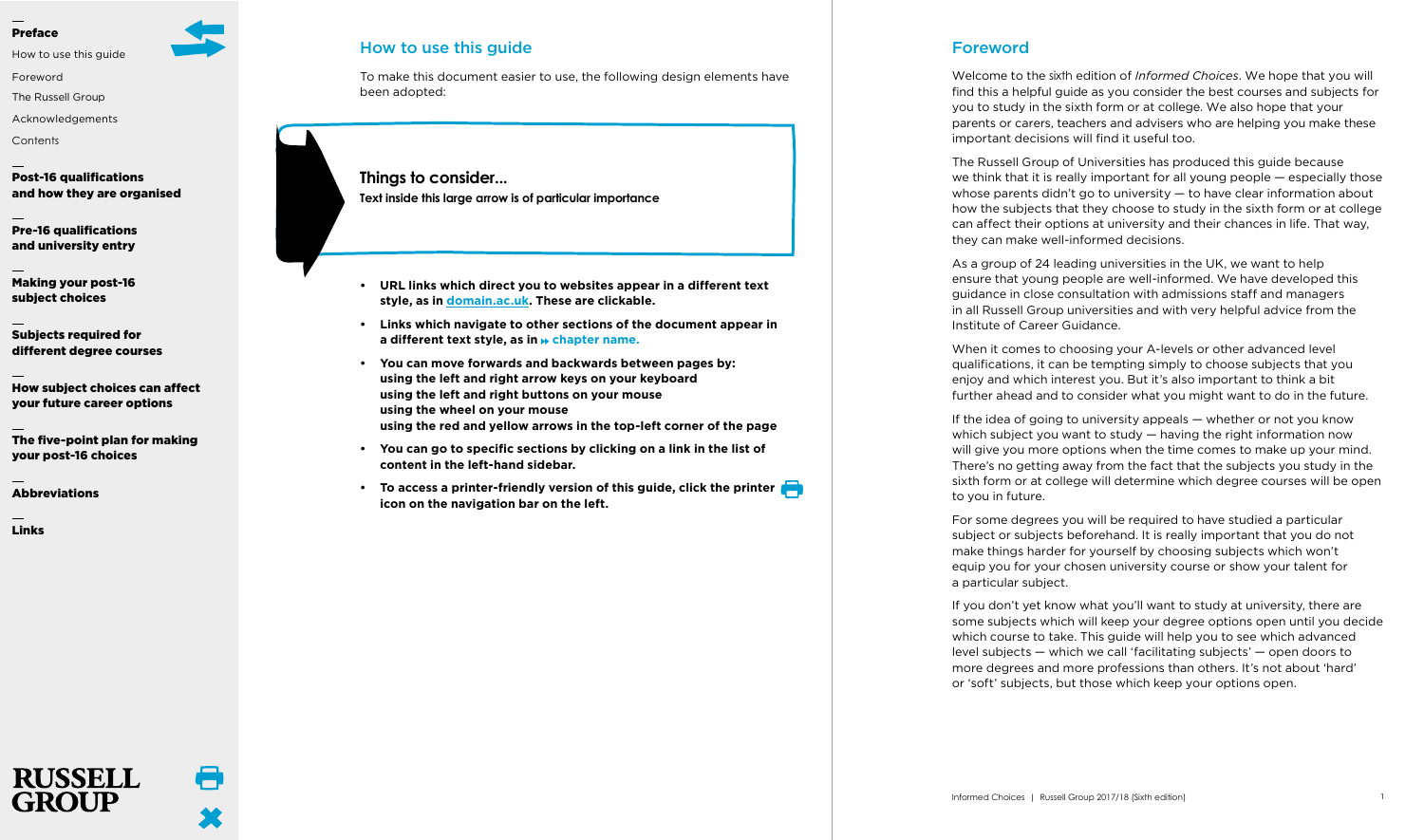<span id="page-2-0"></span>[How to use this guide](#page-1-1)

[Foreword](#page-1-2)

[The Russell Group](#page-2-1)

Acknowledgements

**[Conte](#page-3-1)nts** 

[Post-16 qualifications](#page-4-1) [and how they are organised](#page-4-1)

[Pre-16 qualifications](#page-11-1)  [and university entry](#page-11-1)

[Making your post-16](#page-13-1)  [subject choices](#page-13-1)

[Subjects required for](#page--1-1)  [different degree courses](#page--1-1)

[How subject choices can affect](#page-25-1)  [your future career options](#page-25-1)

[The five-point plan for making](#page-27-1)  [your post-16 choices](#page-27-1)

Abbreviations

**RUSSELL** 

[Links](#page-29-1)

### Foreword (continued)

Although choosing the right subjects to study in the sixth form or at college is an important first step towards university, it doesn't guarantee you a place on your chosen course. Entry to Russell Group universities, in particular, can be highly competitive. Your exam results are vitally important, but they are only one of several things universities will take into account when they consider your application.

Russell Group universities take a range of factors and information into account to ensure that we can identify the candidates with the most ability and potential to excel on our courses — whatever their social or educational background.

Russell Group universities are absolutely committed to doing everything possible to ensure students have clear information on typical university entrance requirements. We hope that you find this guide useful, and wish you every success in your studies.

### Acknowledgements

**Revised by Thomas Murphy, Lynne Milford and Sarah Stevens at the Russell Group.**

In preparing this guidance, we are grateful to admissions managers and directors at Russell Group universities.

### <span id="page-2-1"></span>The Russell Group

The Russell Group represents **24 leading UK universities** which are committed to maintaining the very best research, an outstanding teaching and learning experience for students of all backgrounds and unrivalled links with business and the public sector.

Visit **http://www.russellgroup.ac.uk** to find out more.

## **Things to consider**

**All Russell Group universities provide detailed information about entry requirements on their websites or in their prospectuses. Although there are common themes, entry requirements (even for very similar courses) can vary from one university to another so you should only use the information provided in** *Informed Choices* **as a general guide. As your plans become firmer, it's essential that you check with the university to be sure that you are aware of the most up-to-date entry requirements for your chosen course.**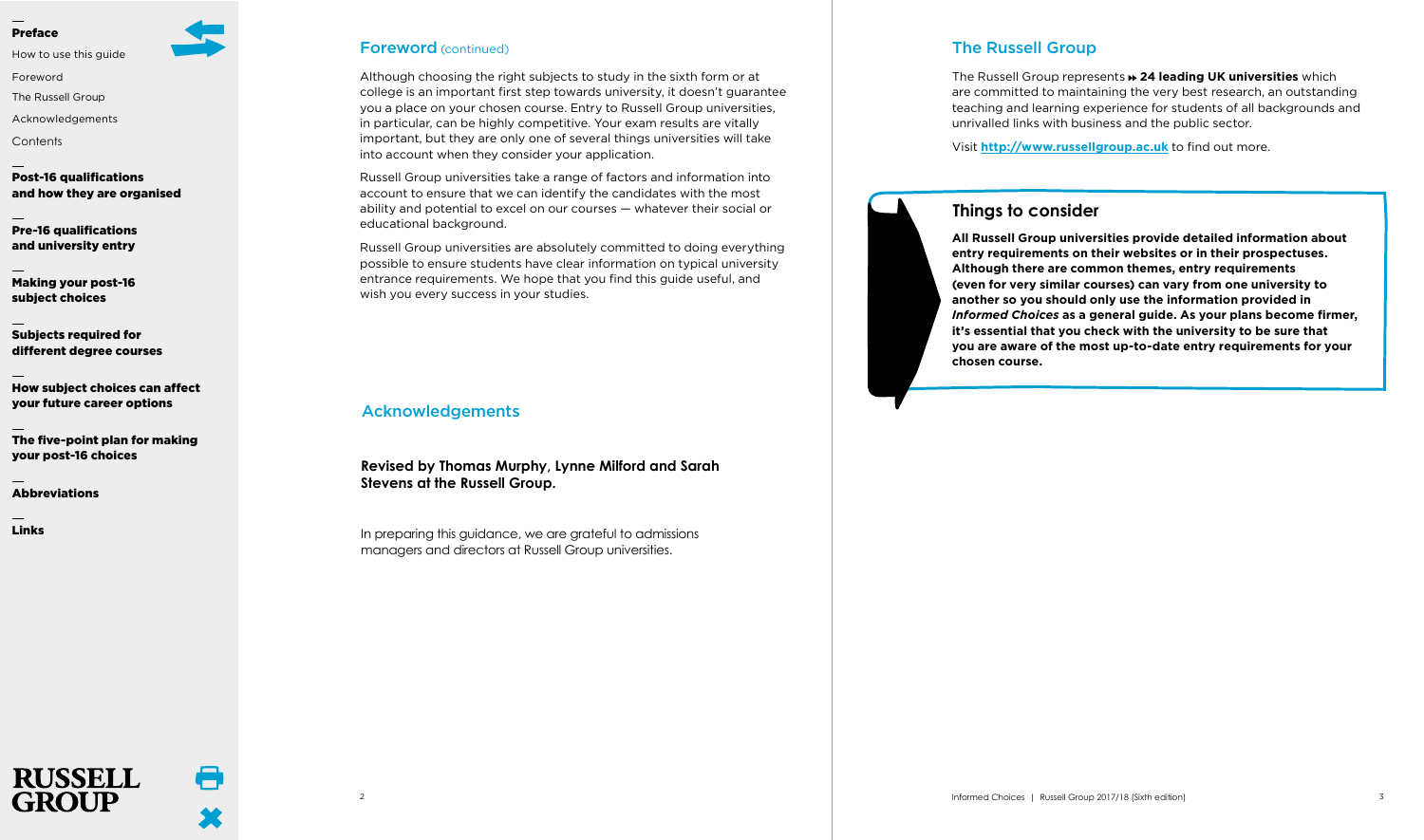<span id="page-3-1"></span>[How to use this guide](#page-1-0)

[Foreword](#page-1-0)

[The Russell Group](#page-2-0)

[Acknowledgements](#page-2-0)

**Contents** 

[Post-16 qualifications](#page-4-0) [and how they are organised](#page-4-0)

[Pre-16 qualifications](#page-11-0)  [and university entry](#page-11-0)

[Making your post-16](#page-13-0)  [subject choices](#page-13-0)

[Subjects required for](#page-19-0)  [different degree courses](#page-19-0)

[How subject choices can affect](#page-25-0)  [your future career options](#page-19-0)

[The five-point plan for making](#page-27-0)  [your post-16 choices](#page-27-0)

[Abbreviations](#page-28-0)

[Links](#page-29-0)

### **6** [Post-16 qualifications](#page-4-1) and [how they are organised](#page-4-1)

7 [Standard and advanced level qualifications](#page-4-0) 8 [A-levels](#page-5-0)

- 10 [Scottish Highers, Advanced Highers](#page-6-0) and [Baccalaureates](#page-6-1)
- 11 [Advanced Welsh Baccalaureate](#page-6-0)
- 12 [International Baccalaureate Diploma](#page-7-0)
- 13 [Cambridge Pre-U](#page-7-0)
- 14 [Extended Project Qualification](#page-8-0)
- 15 [Core Maths qualifications](#page-8-0)
- 18 [Vocational options](#page-9-0)

### **36 Subjects [required](#page-19-0)  [for different](#page--1-1)  [degree courses](#page--1-1)**

## **48** [How subject](#page-25-0) [choices can](#page-25-0) [affect your](#page-25-1) [future career](#page-25-1) [options](#page-25-1) 49 [Graduate occupations](#page-25-0)

50 [Professional careers](#page-26-0)

### **2 0** [Pre](#page-11-0) **-**-16 [qualifications](#page-11-1) [and university](#page-11-1) [entry](#page-11-1)

21 General [entrance](#page-11-0) [requirement](#page-11-2)s

22 [Changes to GCSEs](#page-12-0)

22[The English Baccalaureate](#page-12-0)

23 [Curriculum for excellence](#page-12-0)

23 [Requirements](#page-12-0) for [specific subjects](#page-12-1)

### 2**4** [Making your post-16](#page-13-1) [subject choices](#page-13-0)

- 26 [If I know what I would like to study](#page-14-0) [at university, what subjects do I need](#page-14-1) [to take at advanced level?](#page-14-1)
- 27 [What subjects can give me the most](#page-14-0) [options?](#page-14-2)
- 29 [Do I need to study three facilitating](#page-15-0) [subjects at A-level to go to a Russell](#page-15-1) [Group university?](#page-15-1)
- 30 [What if the facilitating subjects](#page-16-0) don't appeal to me?
- 30 [Are there subjects that universities](#page-16-0) don't accept?
- 31 [How do certain subject combinations](#page-16-0) [relate to university courses?](#page-16-1)
- 34 [Choices for entry to universities](#page-18-0) [in Scotland](#page-18-1)

**[52 The five-point plan](#page-27-0)** 5**4** [Abbreviations](#page-28-0) **for [making your](#page-27-0) post-16 [choices](#page-27-0)**

## **56** [Links](#page-29-0)

59 [Useful](#page-30-0)

[contact details](#page-30-0)



 $\blacksquare$ 



[Preface](#page-1-0) [How to use](#page-1-1) 

<span id="page-3-0"></span>**Contents**

this quide 1 [Foreword](#page-1-2)

 [3 The Russell Group](#page-2-1)

4-5 [Contents](#page--1-0)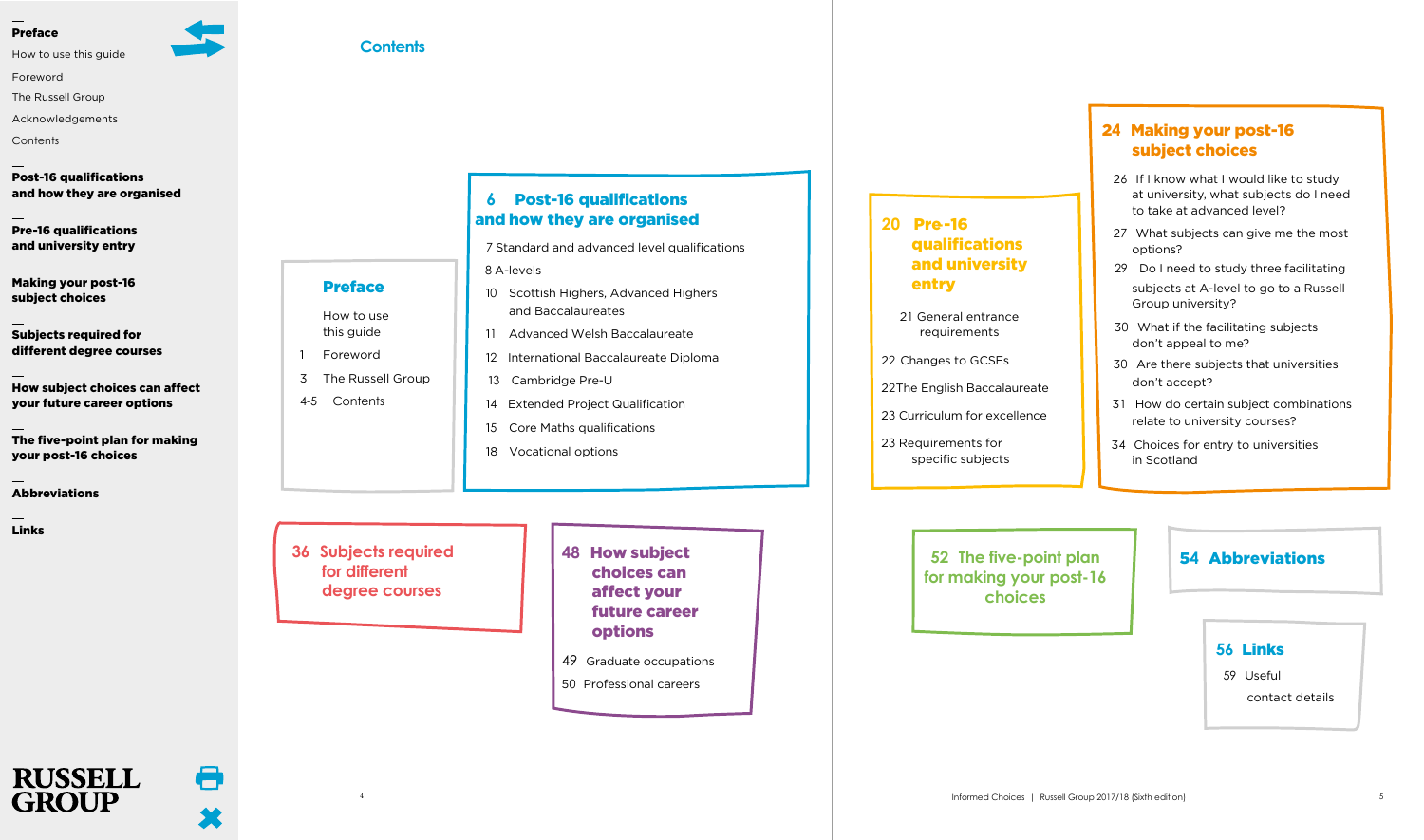### <span id="page-4-0"></span>[Post-16 qualifications](#page-4-1) [and how they are organised](#page-4-1)

[Standard and advanced](#page-4-2)  [level qualifications](#page-4-2)

[A-levels](#page-5-1)

[Scottish Highers, Advanced](#page-6-1)  [Highers and Baccalaureates](#page-6-1)

[Advanced Welsh Baccalaureate](#page-6-2)

[International Baccalaureate Diploma](#page-7-1)

[Cambridge Pre-U](#page-7-2)

[Extended Project Qualification](#page-8-1)

[Core Maths qualifications](#page-8-2)

[Vocational options](#page-9-1)

[Pre-16 qualifications](#page-11-1)  [and university entry](#page-11-1)

[Making your post-16](#page-13-1)  [subject choices](#page-13-1)

[Subjects required for](#page--1-1)  [different degree courses](#page--1-1)

[How subject choices can affect](#page-25-1)  [your future career options](#page-25-1)

[The five-point plan for making](#page-27-1)  [your post-16 choices](#page-27-1)

Abbreviations

[Links](#page-29-1)



# <span id="page-4-1"></span>Post-16 qualifications and how they are organised

### <span id="page-4-2"></span>Standard and advanced level qualifications

There are different qualification systems in place in different parts of the UK but there are a lot of similarities in the way they are organised.

You will generally study for your first qualification at around age 14–16. In this guide we refer to these qualifications as **standard level qualifications.**

These standard level qualifications include:

- **GCSEs and IGCSEs**
- **• National 5 in Scotlan d**
- **Welsh Baccalaureate National**
- **The International Baccalaureate Middle Years Programme**

As you progress through your studies, you are likely to focus on a narrower range of subjects for advanced level qualifications. These **advanced level qualifications** include:

- **• AS- and A-levels**
- **• Highers, Advanced Highers and Scottish Baccalaureate in Scotland**
- **Welsh Baccalaureate Advanced**
- **International Baccalaureate Diploma Programme**

In terms of qualifications, entry to university is determined mainly on the basis of performance in advanced level qualifications but grades achieved in standard level qualifications may be taken into account and there are sometimes specific subject or grade requirements at this level.

Some schools enter pupils early for GCSE, AS-level and A-level. You should be aware that some universities or their individual subject departments (for example Medicine) may want to see that you have taken a number of advanced level qualifications all at the same time; for example, they may want to see three A-levels taken in Year 13 (Year 14 in Northern Ireland). This can be because they want to know that you can comfortably manage a workload of this size in your advanced level studies. Admissions policies may therefore differ in relation to A-levels taken early, and whether these are included in offers made or not.

For example, some courses which typically make a conditional offer of AAB may take account of an A-level A grade achieved at the end of Year 1 2 (Year 13 in Northern Ireland) and, as a result, make a conditional offer of AB for A-levels taken in Year 1 3 (Year 14 in Northern Ireland). Other courses may still make a conditional offer of AAB

on subjects taken at the end of Year 13 (Year 14 in Northern Ireland) and will not include the A-level already taken in their conditional offer. If you think that this may affect you, it is important to check the admissions policy for the courses and

Informed Choices | Russell Group 2017/18 (Sixth edition) universities that you are interested in applying to.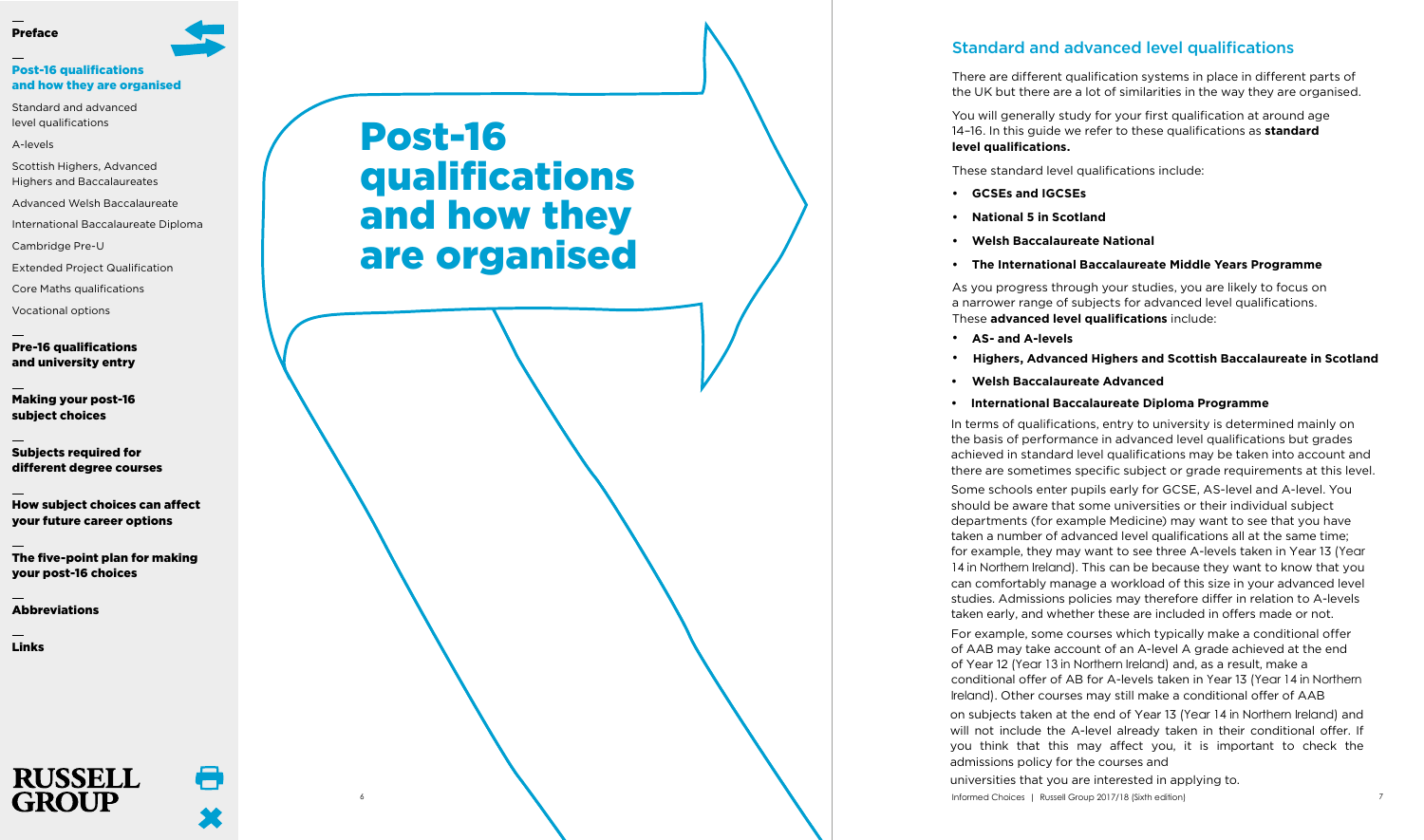### <span id="page-5-0"></span>[Post-16 qualifications](#page-4-1) [and how they are organised](#page-4-1)

[Standard and advanced](#page-4-2)  [level qualifications](#page-4-2)

[A-levels](#page-5-1)

[Scottish Highers, Advanced](#page-6-1)  [Highers and Baccalaureates](#page-6-1)

[Advanced Welsh Baccalaureate](#page-6-2)

[International Baccalaureate Diploma](#page-7-1)

[Cambridge Pre-U](#page-7-2)

[Extended Project Qualification](#page-8-1)

[Core Maths qualifications](#page-8-2)

[Vocational options](#page-9-1)

[Pre-16 qualifications](#page-11-1)  [and university entry](#page-11-1)

[Making your post-16](#page-13-1)  [subject choices](#page-13-1)

[Subjects required for](#page--1-1)  [different degree courses](#page--1-1)

[How subject choices can affect](#page-25-1)  [your future career options](#page-25-1)

[The five-point plan for making](#page-27-1)  [your post-16 choices](#page-27-1)

Abbreviations

[Links](#page-29-1)

As well as your advanced level qualifications you might also consider the Extended Project Qualification (EPQ) which provides the opportunity to develop valuable independent study and research skills. Russell Group universities value the EPQ which can be drawn upon in your personal statement and at interview to provide evidence of enthusiasm for your chosen subject. Some Russell Group universities may also include the EPQ in their offers – check individual university guidance for more information.

<span id="page-5-1"></span>You should be aware that, on top of academic requirements, some universities require applicants to sit admission tests for certain courses Be sure to check entry requirements and guidance on university websites.

### A-levels

The structure of A-levels in England has changed. Reforms introduced in 2015 are complete and all A-levels are now restructured to be examined at the end of a (typically) two-year course. AS-levels are standalone qualifications and will no longer contribute to the overall A-Level grade. For the purposes of applying to university, where the AS-level is taken it will be worth 40% of an A-level. Universities might now no longer accept two ASlevels in place of one A-level in their offers.

For the purposes of applying to university, where the AS-level is taken as a standalone qualification, it will be worth 40% of an A-level. As a result of this repositioning, universities may no longer accept two AS levels in place of one A-level in their offers.

It's important to note that, generally speaking, Russell Group universities make offers of places based on three A-level grades. However, some courses at some universities (for example some Medicine degrees) also ask for a fourth AS-level and some universities see particular educational value in students taking AS-levels. You should therefore check entry requirements and guidance on university websites when deciding whether or not to take additional AS subjects.

Russell Group universities are used to assessing applications in a wide range of contexts and understand that schools and colleges may differ in how they deliver the curriculum. They are committed to treating all applicants fairly so if it has not been possible for you to take AS-levels or a fourth AS subject, make sure this is noted in your academic reference.

You can find a list of useful links on the Russell Group website: **http://russellgroup.ac.uk/for-students/how-do-russell-groupuniversities-view-the-as-level/**

UCAS also provide useful information on their website: **https://www.ucas.com/advisers/guides-and-resources/qualificationreform/applying-he-reformed-qualifications**

### **Practical Science**

If you take a science A-level, set by the English awarding bodies, you will receive a separate 'pass'/'not classified' mark for the practical element. This will not contribute towards the overall A-level grade and there is no direct relationship between the science practical grade and examination grade, although the examination will draw upon the practical experiences of a learner. From 2019, geology will also include a practical element.

If you are applying with a science A-level some universities will require a 'pass' in the practical as well as setting an overall grade requirement even if you are not applying for a science related degree course. Other universities may only require a pass if you are applying for certain courses (for example engineering or science degrees) and some may make no requirements on the practical element. It is important to check individual university websites for guidance.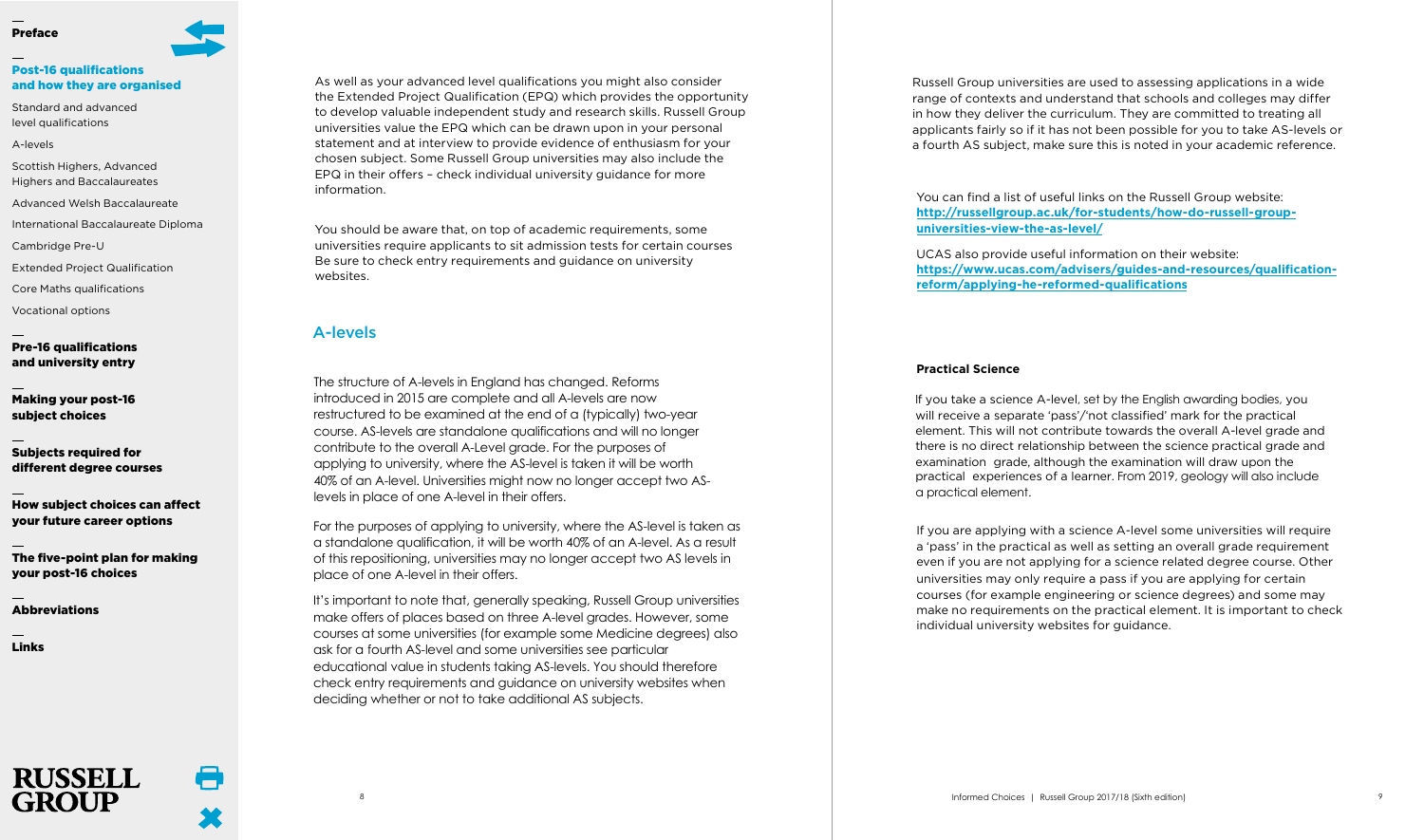### <span id="page-6-0"></span>[Post-16 qualifications](#page-4-1) [and how they are organised](#page-4-1)

[Standard and advanced](#page-4-2)  [level qualifications](#page-4-2)

[A-levels](#page-5-1)

[Scottish Highers, Advanced](#page-6-1)  [Highers and Baccalaureates](#page-6-1)

[Advanced Welsh Baccalaureate](#page-6-2)

[International Baccalaureate Diploma](#page-7-1)

[Cambridge Pre-U](#page-7-2)

[Extended Project Qualification](#page-8-1)

[Core Maths qualifications](#page-8-2)

[Vocational options](#page-9-1)

[Pre-16 qualifications](#page-11-1)  [and university entry](#page-11-1)

[Making your post-16](#page-13-1)  [subject choices](#page-13-1)

[Subjects required for](#page--1-1)  [different degree courses](#page--1-1)

[How subject choices can affect](#page-25-1)  [your future career options](#page-25-1)

[The five-point plan for making](#page-27-1)  [your post-16 choices](#page-27-1)

Abbreviations

**RUSSELL** 

t –

[Links](#page-29-1)

### and Baccalaureates **How are they organised?**

your A-level subjects.

guidance on page 1 1.

have been reformed.

A-level grade.

Under the Curriculum for Excellence the combination of qualifications you will study in your senior phase (S4 to S6) will depend on the school you attend.

**How are A-levels organised in Wales and Northern Ireland?**

A-levels offered by the exam boards in Wales and Northern Ireland

In both Wales and Northern Ireland the new A-levels will continue to be made up of the AS-level and the A2. However, the weighting of the AS will change, with revised AS -levels contributing 40% to the overall

Subject requirements and the number of qualifications required for entry will vary between universities, therefore it's also important to check individual university websites for further details on their entry criteria.

**If I want to apply to universi ty, what do I need t o think about**

Your choice of subjects will be key to determining the university courses open to you. The guidance provided in this booklet on

**subject [requirements](#page-19-0)** will help you to make informed choices about

Students in Wales studying A-levels as part of the Advanced Welsh Baccalaureate Skills Challenge Certificate should also read the

**when makin g my AS- and A-Level choices?**

<span id="page-6-1"></span>Scottish Highers, Advanced Highers

Typically, you will study towards four or five Highers over your fourth and/or fifth years of secondary school (S4 and/or S5). Some students may take a combination of Highers and Advanced Highers between S4 and S6 and some may also study for the Scottish Baccalaureate. For more information see **www.educationscotland.gov.uk**

Highers usually consist of units of work set and marked by teachers and an external examination.

Advanced Highers are usually made up of three units achieved by passing an internal assessment which may consist of coursework, tests or practical work and a fourth unit which is assessed externally, usually through a examination or project. Before taking an Advanced Higher, you will normally have studied the subject at Higher level.

There are four Scottish Baccalaureates – one in Science, one in Languages, one in Expressive Arts, and one in Social Sciences. Students study Mathematics or English/Gàidhlig, two courses from a list of eligible subjects, and undertake an interdisciplinary project. Two out of the three courses must be at Advanced Higher level with the remaining course at Higher level.

### **If I want to apply to university, what do I need to think about when making my Scottish Higher subject choices?**

How you approach your choice of Highers and/or Advanced Higher subjects may depend on whether you are thinking of studying at a Scottish university or whether you want to study in other parts of the UK.

Many universities in England, Wales and Northern Ireland accept Scottish Highers for entry to their degree programmes. However, for many courses at Russell Group universities you will also be asked for one or more Advanced Higher in addition to your Highers so it's advisable to check entry requirements at a fairly early stage.

If you are looking to progress to a Scottish university it is likely that the entry requirements will be expressed in terms of Highers but may also include Advanced Highers, for example for Medicine. Achievement of Advanced Highers in relevant subject areas may make direct entry to the second year of a degree programme a possibility.

When selecting your choice of study for the senior phase it is very important to research the entry requirements of any universities you may be interested in. Scottish universities traditionally seek breadth of study as a preparation for the first year of undergraduate study and may require you to demonstrate achievement across four subjects, or more if over two sittings.

Please see the guidance later in this booklet on **» subject [requirements](#page-19-0)** for additional information to support your choices.

### <span id="page-6-2"></span>Advanced Welsh Baccalaureate

### **How is it organised?**

The Advanced Welsh Baccalaureate consists of two parts:

*Core "Skills Challenge Certificate":* consisting of three Challenges and an Individual Project, graded A\*-E.

*Supporting qualifications:* GCSE English Language or GCSE Welsh Language at grade A\*-C, GCSE Mathematics – Numeracy at grade A\*-C, and two A-levels (or their equivalents) graded A\*-E.

The Advanced Welsh Baccalaureate allows direct entry to university.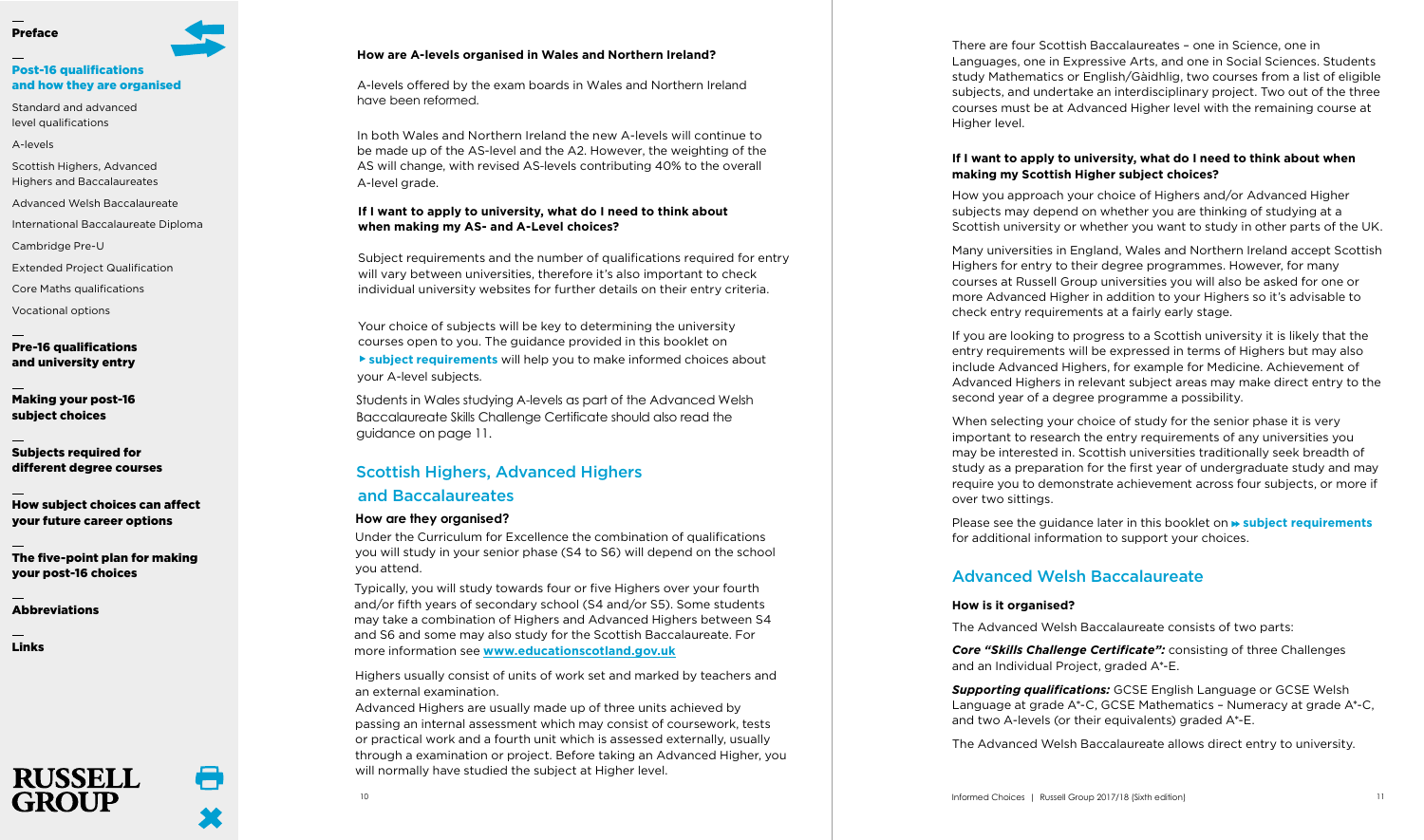# <span id="page-7-0"></span>[Post-16 qualifications](#page-4-1)

## [and how they are organised](#page-4-1)

[Standard and advanced](#page-4-2)  [level qualifications](#page-4-2)

[A-levels](#page-5-1)

- [Scottish Highers, Advanced](#page-6-1)  [Highers and Baccalaureates](#page-6-1)
- [Advanced Welsh Baccalaureate](#page-6-2)
- [International Baccalaureate Diploma](#page-7-1)
- [Cambridge Pre-U](#page-7-2)
- [Extended Project Qualification](#page-8-1)
- [Core Maths qualifications](#page-8-2)
- [Vocational options](#page-9-1)

### [Pre-16 qualifications](#page-11-1)  [and university entry](#page-11-1)

[Making your post-16](#page-13-1)  [subject choices](#page-13-1)

### [Subjects required for](#page--1-1)  [different degree courses](#page--1-1)

[How subject choices can affect](#page-25-1)  [your future career options](#page-25-1)

[The five-point plan for making](#page-27-1)  [your post-16 choices](#page-27-1)

Abbreviations

[Links](#page-29-1)

### **If I want to apply to university, what do I need to think about when making my Advanced Welsh Baccalaureate choices?**

Your choice of options will be key to determining the university courses open to you. **Generally speaking**, alongside a good pass in the Core, universities will expect you to be taking two or three A-levels (equivalents such as BTEC may also be acceptable) as part of your Welsh Baccalaureate. Please see university websites for further details on A-level requirements, and the guidance later in this booklet on **subject [requirements](#page-19-0)** for additional information to support your choices.

<span id="page-7-1"></span>Please note - some universities might not recognise all elements of the Welsh Baccalaureate in their offers; you are advised to check individual websites.

### International Baccalaureate Diploma

The International Baccalaureate (IB) Diploma programme comprises:

### **How is it organised?**

- **Six subjects, chosen from across the different subject groups •**
- Three studied at higher level (courses representing 240 teaching hours)
- Three studied at standard level (courses representing 150 teaching hours)
- **Three compulsory core components**
- An extended essay
- A course on the Theory of Knowledge
- A component called 'creativity, action, service' which requires that students actively learn from the experience of doing real tasks beyond the classroom.

### **Things to consider...**

**Although it is possible to seek certification of individual subjects studied, many universities require completion of the full Diploma for admissions purposes and will not accept individual IB certificates.**

### **If I want to apply to university, what do I need to think about when making my IB choices?**

The International Baccalaureate is well-established as a qualification, having been offered in international schools worldwide for many years. In recent years, a growing number of UK schools have started to offer the International Baccalaureate as an alternative to A-levels.

### **Things to consider...**

**University admissions staff have a lot of experience of assessing IB** applicants and are more than happy to accept it for university **entry purposes.**

If you are studying for the IB, your choice of higher level subjects will be key to determining the university courses open to you. The guidance provided in relation to **subject [requirements](#page-19-0)** shows which degree courses are likely to require an advanced level qualification in a certain subject. For IB applicants this guidance can be used to identify the degree courses most likely to require you to have studied a certain subject at the higher level within the IB.

Individual higher level subjects may also be taken as standalone qualifications. These may be accepted in combination with A-levels or other Level 3 qualifications. Check entry requirements carefully before choosing this as an option.

It is less usual for universities to require particular subjects at standard level within the IB although you should always check entry requirements carefully before applying to be certain of this.

### <span id="page-7-2"></span>Cambridge Pre-U

The Cambridge Pre-U is a qualification aimed particularly at 16–19 year olds who want to go on to university.

### **How is it organised?**

You will typically choose up to four Pre-U Principal Subjects to study over a two-year period. In each subject you will sit one set of exams at the end of the two years of study.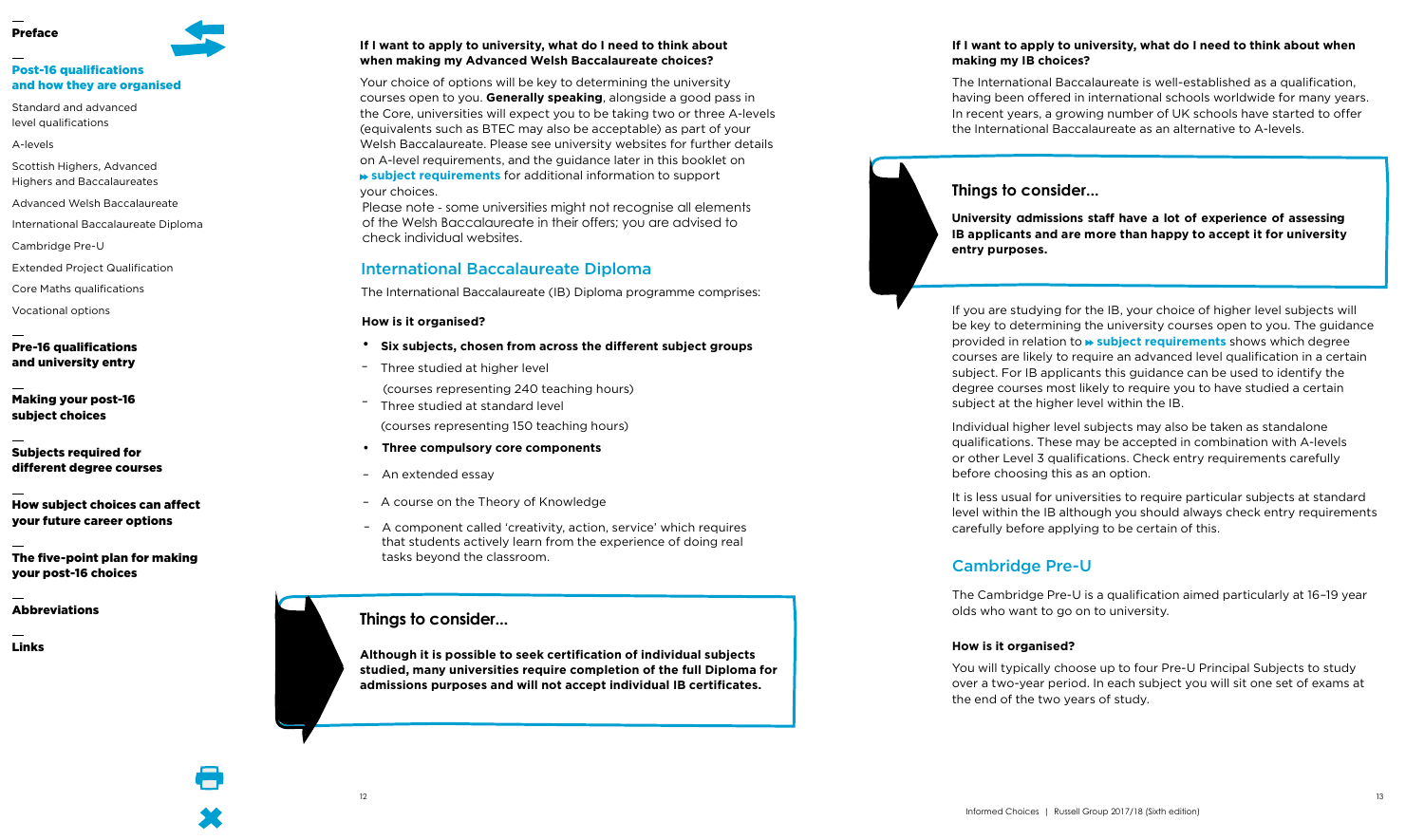### <span id="page-8-0"></span>[Post-16 qualifications](#page-4-1) [and how they are organised](#page-4-1)

[Standard and advanced](#page-4-2)  [level qualifications](#page-4-2)

[A-levels](#page-5-1)

[Scottish Highers, Advanced](#page-6-1)  [Highers and Baccalaureates](#page-6-1)

[Advanced Welsh Baccalaureate](#page-6-2)

[International Baccalaureate Diploma](#page-7-1)

[Cambridge Pre-U](#page-7-2)

[Extended Project Qualification](#page-8-1)

[Core Maths qualifications](#page-8-2)

Vocational options

[Pre-16 qualifications](#page-11-1)  [and university entry](#page-11-1)

[Making your post-16](#page-13-1)  [subject choices](#page-13-1)

[Subjects required for](#page--1-1)  [different degree courses](#page--1-1)

[How subject choices can affect](#page-25-1)  [your future career options](#page-25-1)

[The five-point plan for making](#page-27-1)  [your post-16 choices](#page-27-1)

Abbreviations

**RUSSELL** 

[Links](#page-29-1)

If you are aiming to obtain a Cambridge Pre-U Diploma, you will need to take:

- **Any three Principa l Subjects , and**
- **The Global Perspectives and Research (GPR) course.**

Your final Diploma mark will be based on the total of the scores for your three Principal Subjects and the core component, GPR.

Individual Pre-U subjects can also be taken in combination with other qualifications such as A-levels. Within the Cambridge Pre-U Diploma it is possible to substitute one or two of the Principal Subjects for A-levels.

### **If I want to apply to university, what do I need to think about when choosing my Pre-U Principa l Subjects ?**

Although it is a relatively new qualification, universities are already familiar with the Pre-U and are happy to consider candidates applying with the Cambridge Pre-U Diploma or one or more Principal Subjects in combination with A-levels. It is likely that universities will expect you to have studied at least three Principal Subjects and/or A-levels. (It is not a good idea for you to be examined in the same subject for both Pre-U and A-level.)

Your choice of Principal Subjects will be key to determining the university courses open to you. The guidance provided in relation to subject requirements shows which degree courses are likely to require an advanced level qualification in a certain subject. For Pre-U applicants this guidance can be used to identify the degree courses most likely to require you to have studied a certain Pre-U Principal Subject. Not all universities will necessarily include the GPR component in offers.

### <span id="page-8-1"></span>Extended Project Qualification

The Extended Project Qualification (EPQ) is equivalent in size to half an A-level and is available as a standalone qualification. It is a single piece of work of a student's choosing that requires evidence of planning, preparation, research and independent learning. The piece of work could be:

- **A research based written report**
- **A production (e.g. a fashion show or charity event) and accompanying written report**
- **An artefact (e.g. a piece of music, art or product) and accompanying written report**

Undertaking this kind of work considerably improves students' skills in time management, academic writing, referencing, and critical analysis, amongst others.

For this reason the EPQ is valued by Russell Group universities and some may include it as part of an offer made to a student (for example in place of a fourth AS-level). You should check university websites for degree entry requirements.

Even if not included in formal offers, taking an EPQ can be viewed favourably by Russell Group universities. You can talk about it in your application and at interview to demonstrate interest and aptitude for your chosen degree course; if your EPQ topic is not obviously linked to the degree you're applying for make sure you explain how the skills you've developed are relevant.

## <span id="page-8-2"></span>Core Maths qualifications

'Core Maths' refers to a group of mathematics qualifications available in England. They are designed for students who have achieved a grade A\*-C in GCSE, and wish to continue studying maths but are not taking it at AS or A-level.

There is more information on the Core Maths qualifications at: **https://www.stem.org.uk/core-maths**

Russell Group universities value mathematics skills for many different degree courses and many have GCSE or equivalent requirements. Mathematical and statistical problem solving, data analysis and interpretation skills can be useful for a wide variety of undergraduate degrees, and a Core Maths qualification may help you to improve and maintain these skills, especially if you are not taking AS - or A-level Maths/ Further Maths.

In certain circumstances, for example if a student has not met a minimum GCSE maths requirement, some universities may also consider achievement in a Core Maths qualification instead. You should check individual university websites for more information.

Many degree courses require A-level or AS-level Maths and sometimes Further Maths as part of their entry requirements.

### **Things to consider...**

**It is very important to be aware that where a university requires AS- or A-level Maths o r Further Maths, a Core Maths qualification is not a suitable substitute.**

 $\blacksquare$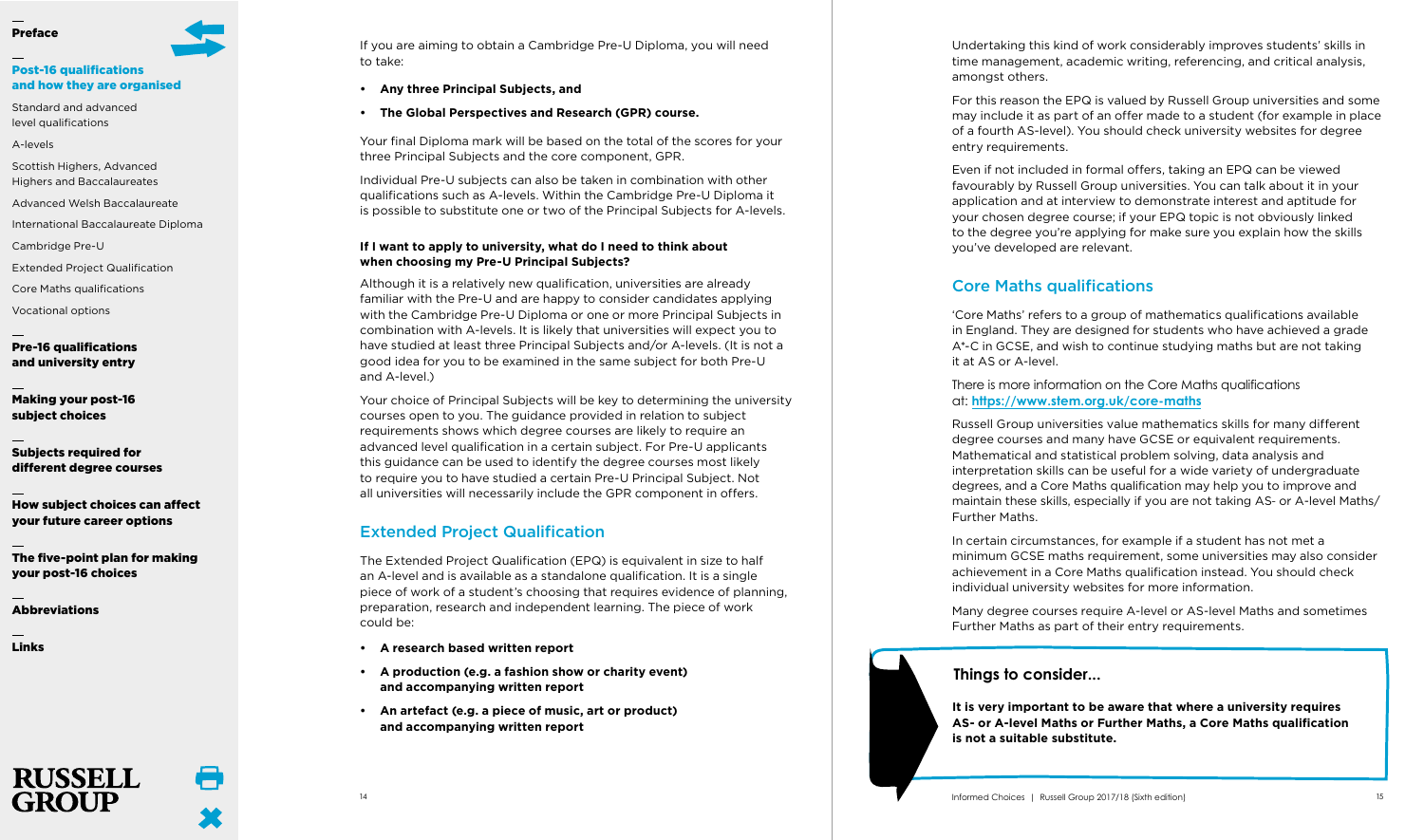### <span id="page-9-0"></span>[Post-16 qualifications](#page-4-1) [and how they are organised](#page-4-1)

[Standard and advanced](#page-4-2)  [level qualifications](#page-4-2)

[A-levels](#page-5-1)

[Scottish Highers, Advanced](#page-6-1)  [Highers and Baccalaureates](#page-6-1)

[Advanced Welsh Baccalaureate](#page-6-2)

[International Baccalaureate Diploma](#page-7-1)

[Cambridge Pre-U](#page-7-2)

[Extended Project Qualification](#page-8-1)

[Core Maths qualifications](#page-8-2)

[Vocational options](#page-9-1)

[Pre-16 qualifications](#page-11-1)  [and university entry](#page-11-1)

[Making your post-16](#page-13-1)  [subject choices](#page-13-1)

[Subjects required for](#page--1-1)  [different degree courses](#page--1-1)

[How subject choices can affect](#page-25-1)  [your future career options](#page-25-1)

[The five-point plan for making](#page-27-1)  [your post-16 choices](#page-27-1)

Abbreviations

**RUSSELL** 

[Links](#page-29-1)

### <span id="page-9-1"></span>Vocational options

When it comes to choosing your post-16 qualifications and subjects your school or college may offer a variety of vocational options. Some universities consider vocational qualifications for entry to some courses and a growing number of students are entering higher education with a mixture of academic and vocational qualifications.

It is very important to know, however, that vocational qualifications are not always a suitable pathway towards studying for a degree at a Russell Group university. Certain vocational qualifications may only be suitable for selected degree subjects or may not meet the criteria for entry at all.

Where vocational qualifications are accepted, some universities specify they must be studied alongside other academic qualifications like A-levels, and certain GCSE or other standard level requirements may apply; doing a vocational course will not exempt you from these requirements. It may also be the case that a university only accepts vocational qualifications in certain subjects. It is very important that you check entry requirements for individual universities to find out their position on accepting vocational qualifications.

### BTEC qualifications

BTECs are vocational qualifications that come in many different subjects, sizes and at different levels. Some BTEC qualifications have recently been redesigned with the aim of making them better suited to preparing students for higher education. It is becoming increasingly common for students to take vocational qualifications, like BTECs, alongside A-levels.

### **I am thinking about studying for a BTEC qualification - what are the issue s when it comes to university application?**

Entry requirements vary between courses and between universities. Some BTEC qualifications only allow progression onto certain degree courses.

However, although BTECs have recently been redesigned it is very important to know that they may not be considered suitable preparation for many Russell Group degree courses. If you intend to study at a Russell Group university we would advise you to check entry requirements carefully to see whether a BTEC would be a suitable route for the degree you are interested in applying to.

As with other qualifications, it is likely that in order to meet the entry requirements you will need to achieve very high grades. A few universities specify their requirements in terms of performance in individual units rather than on the basis of the overall grade(s). Some universities will only accept BTECs in certain subjects and you may also be required to have studied other qualifications such as A-levels alongside a BTEC qualification. You should check individual university websites for guidance.

### OCR Level 3 Cambridge Technicals and other 'technical' qualifications

Like the BTEC qualifications, OCR Level 3 Cambridge Technicals are available in many subjects and in different sizes (meaning the amount of study and assessment time varies between qualifications). They too have recently been redesigned to make them more suitable for progression to higher education and can also be combined with academic qualifications such as A-levels.

All of the same comments we make above regarding BTECs are applicable to the OCR Cambridge Technicals. It should be noted that other 'Technical' qualifications are available and if you are considering studying for these you should contact the university that you are thinking of applying to in order to discuss their suitability for entry.

### Technical Baccalaureate (TechBacc)

The TechBacc is a school/college performance measure and is not a qualification. Students achieve the TechBacc if they successfully complete all of the following:

- **An approved leve l 3 technical qualification**
- **A Leve l 3 Mathematics qualification, such as A-level Math s or 'Cor e Maths'**
- **The extended project (EPQ).**

As the TechBacc is not a qualification in its own right it is unlikely that Russell Group universities would make offers on the basis of 'achieving the TechBacc'. You may, however, be made an offer on the basis of some or all of the qualifications which make up the TechBacc. You should contact the universities you are considering applying to for further quidance.

 $\blacksquare$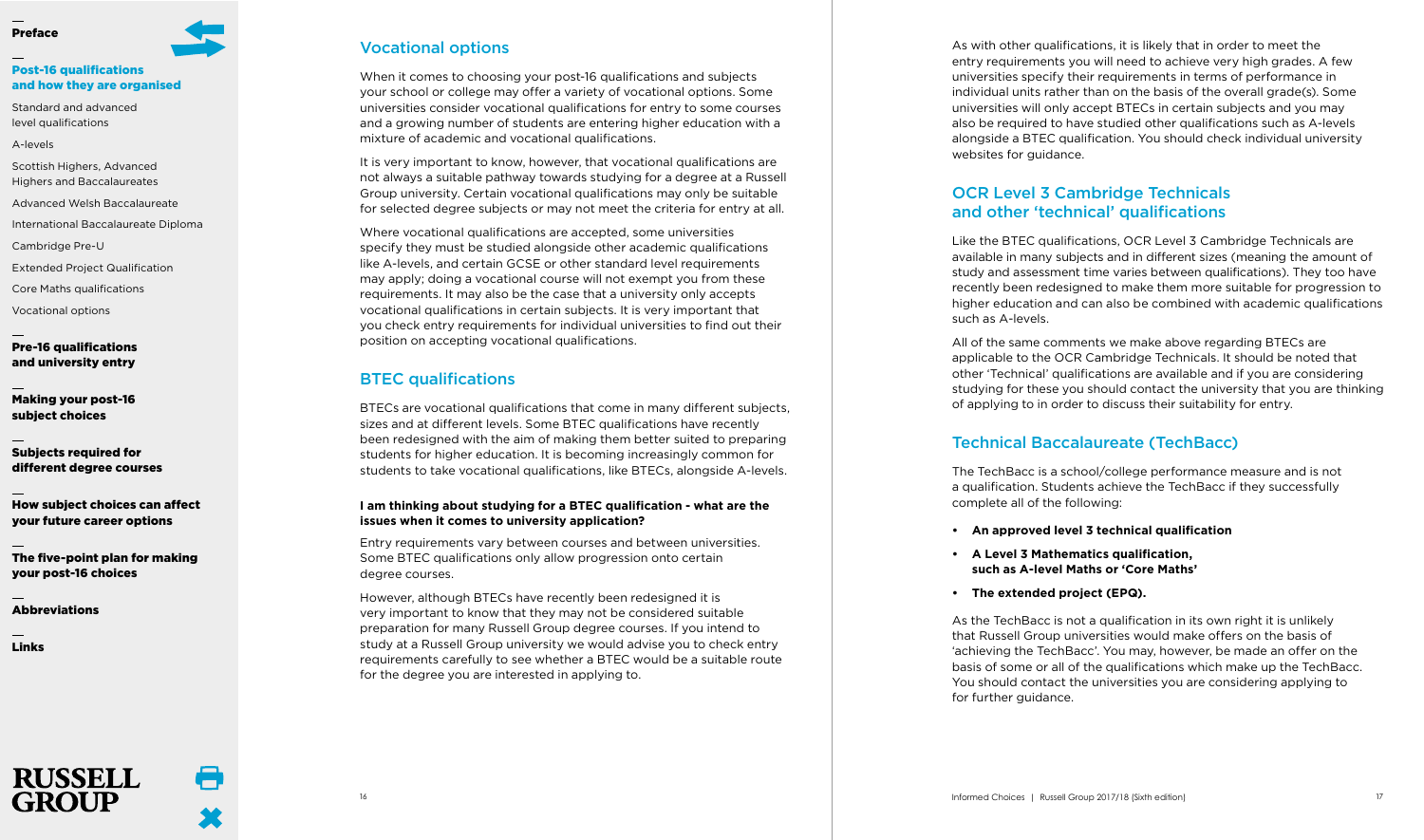### [Post-16 qualifications](#page-4-1) [and how they are organised](#page-4-1)

[Standard and advanced](#page-4-2)  [level qualifications](#page-4-2)

[A-levels](#page-5-1)

[Scottish Highers, Advanced](#page-6-1)  [Highers and Baccalaureates](#page-6-1)

[Advanced Welsh Baccalaureate](#page-6-2)

[International Baccalaureate Diploma](#page-7-1)

[Cambridge Pre-U](#page-7-2)

[Extended Project Qualification](#page-8-1)

[Core Maths qualifications](#page-8-2)

[Vocational options](#page-9-1)

[Pre-16 qualifications](#page-11-1)  [and university entry](#page-11-1)

[Making your post-16](#page-13-1)  [subject choices](#page-13-1)

[Subjects required for](#page--1-1)  [different degree courses](#page--1-1)

[How subject choices can affect](#page-25-1)  [your future career options](#page-25-1)

[The five-point plan for making](#page-27-1)  [your post-16 choices](#page-27-1)

Abbreviations

[Links](#page-29-1)



A

### CACHE Level 3 Diplomas

The CACHE Diplomas in Child Care and Education and Early Years Education and Care are qualifications focusing on knowledge and understanding of child development and education, awarded by the Council for Awards in Care, Health and Education.

### **If I want to apply t o university what are the issues if I choose the CACHE Level 3 Diploma?**

While these courses enable you to become fully qualified as a child care worke r, they are also a route to some university courses. Students with high grades and the relevant GCSE passes do progress onto some (but a limited number of) courses at Russell Group universities, such as Childhood Studies, Sociology and subjects allied to Medicine, for example Nursing. Where this is possible, there is very often some sort of link between the content of the CACHE course and the intended degree course, for example CACHE contains Sociology which would be relevant to a degree in Sociology.

### **Things to consider...**

**When applying to university we would advise you to check with Admissions staff to see if the CACHE Diploma meets the entry requirements for your chosen course.**

**Things to consider...**

It is very important that you are aware that these vocational **qualifications are not considered to be suitable preparation**  for some university courses.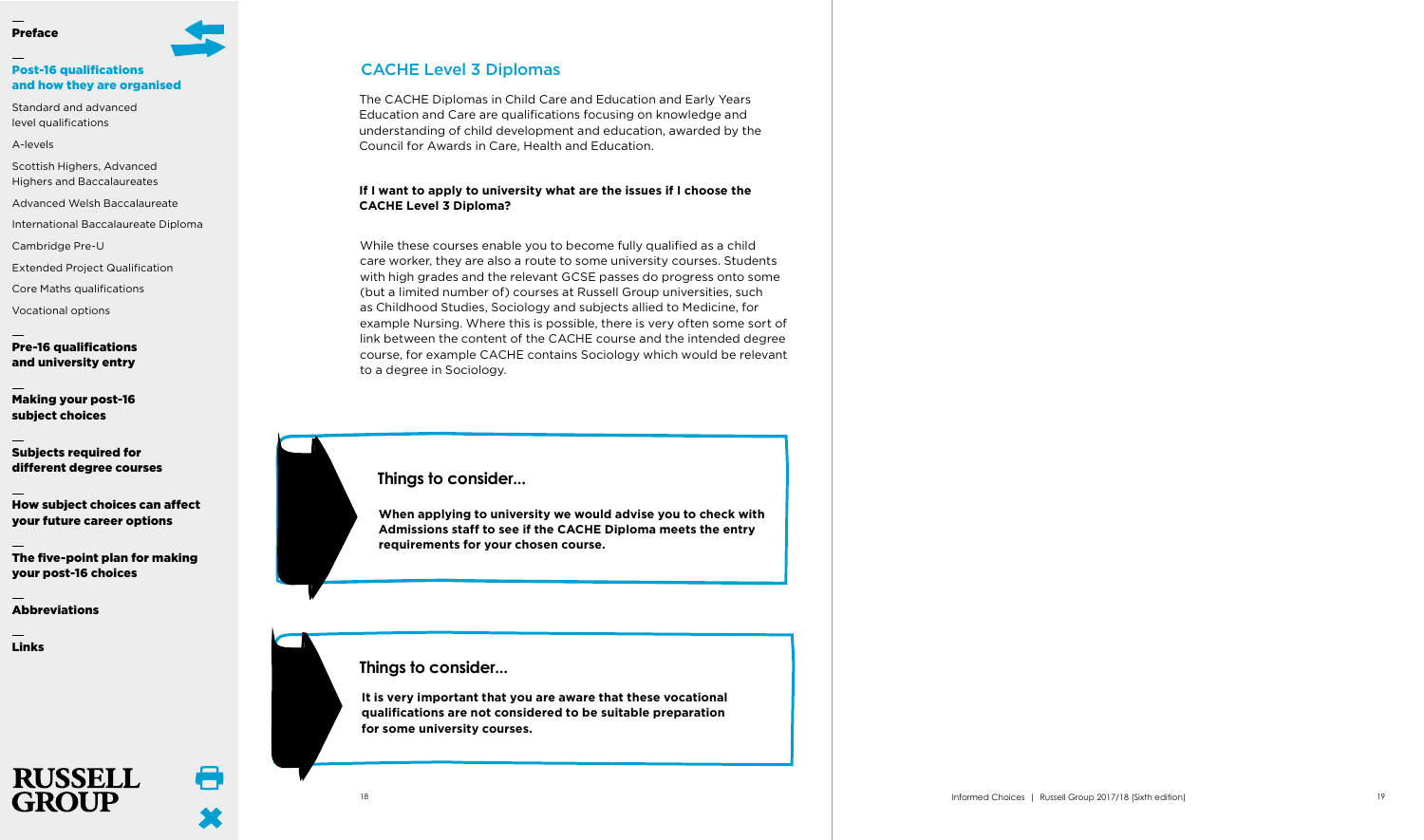<span id="page-11-0"></span>

### [Pre-16 qualifications](#page-11-1)  [and university entry](#page-11-1)

General entrance requirements

[Changes to GCSEs](#page-12-0)

[The English Baccalaureate](#page-12-0)

[Curriculum for Excellence](#page-12-0)

[Requirements for specific subjects](#page-12-0)

[Making your post-16](#page-4-0)  [subject choices](#page-4-0)

[Subjects required for](#page-19-0)  [different degree courses](#page-19-0)

[How subject choices can affect](#page-25-0)  [your future career options](#page-25-0)

[The five-point plan for making](#page-27-0)  [your post-16 choices](#page-27-0)

[Abbreviations](#page-28-0)

**RUSSELL** 

**GROUP** 

 $\blacksquare$ 

[Links](#page-29-0)

# <span id="page-11-1"></span>Pre-16 qualifications and university entry

### Pre-16 qualifications and university entry

When applying to a competitive university and especially for a very competitive course at a competitive university, it is important that you consider all the aspects of the entry requirements, including the qualifications typically taken before you are 16.

### <span id="page-11-2"></span>**General entrance requirements**

Universities may ask for a specific number of GCSEs (or their equivalent) with specific minimum grades. GCSE requirements may vary by course. For example, a number of medical courses ask for five (sometimes more) grades at the top of the range. Universities often require a minimum of a pass (at least a grade 4 or 5) in GCSE English or another standard level equivalent. A minimum of a pass (at least a 4 or 5) is also often required for Mathematics for some or all courses. Science GCSEs nat also be required for certain subjects, such as psychology.

Currently University College London (UCL) is the only Russell Group university to require a pass in a Modern Foreign Language GCSE for all of its programmes. However, if you did not take a Modern Foreign

 Language GCSE, or if you fall short of the requirement, you can still apply to any UCL degree programme, and it won't negatively affect your application. You will not be rejected just because you don't have it but you will need to complete a short course certificate in a Modern Foreign Language or undertake a half course unit during your studies at UCL.

Please see **http://www.ucl.ac.uk/prospective-students/ undergraduate/application** for more details.

Although only UCL has a formal requirement in place, Modern Foreign Language qualifications are valued by admissions tutors across the Russell Group. For example, some admissions tutors look for a GCSE language qualifications in applications to their Classics courses. You should check individual university websites for more details.

A number of universities ask that grades and number of subjects are achieved at one sitting. Some do not accept 're-sits' at GCSE or standard level qualifications. If you think this might affect you and a university's published admissions policy is not clear, it is sensible to check with Admissions staff before applying.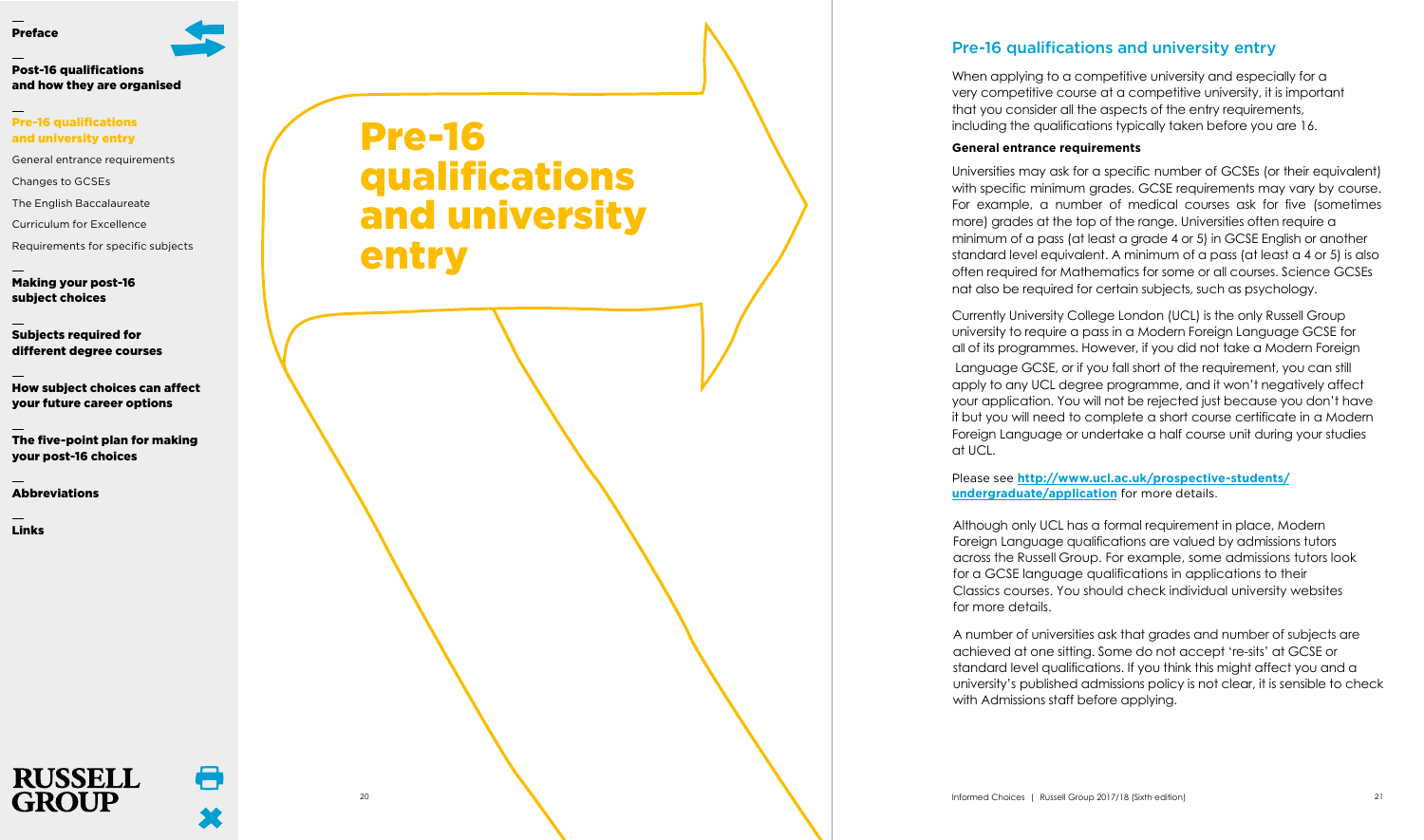### <span id="page-12-0"></span>[Post-16 qualifications](#page-4-0) [and how they are organised](#page-4-0)

### [Pre-16 qualifications](#page-11-0)  [and university entry](#page-11-0)

[General entrance requirements](#page-11-0)

Changes to GCSEs

The English Baccalaureate

Curriculum for Excellence

Requirements for specific subjects

[Making your post-16](#page-13-0)  [subject choices](#page-13-0)

[Subjects required for](#page-19-0)  [different degree courses](#page-19-0)

[How subject choices can affect](#page-25-0)  [your future career options](#page-25-0)

[The five-point plan for making](#page-27-0)  [your post-16 choices](#page-27-0)

[Abbreviations](#page-28-0)

**RUSSELL** 

[Links](#page-29-0)

### **Things to consider...**

**Achieving a qualification a year early will not give you an advantage if it results in you achievin g a lower grade. Similarly, studying for more GCSEs at the expense of getting high grades in a smaller number is not advantageous.**

### Changes to GCSEs

GCSEs in England are going through a process of reform. A number of revised GCSEs were introduced in 2015 and 2016, with further subjects to be phased-in from 2017. Instead of the previous A\*-G system, the new GCSEs will be graded 9-1, with 9 being the highest grade. By 2020, all GCSEs will be graded 9-1 and, in the interim, students will receive a mixture of letter and number grades.

The old and the new grading systems are not directly comparable which means that universities are working to review their GCSE requirements under the new system. For example a C grade can be aligned with both a 4 and a 5 and equivalencies will vary from one university to another.

Students in Wales and Northern Ireland will continue to undertake GCSEs graded A\*-G, so universities will display GCSEs both alphabetically and numerically. However, universities will be clear about their criteria in their entry requirements.

You should always check individual university websites for more detail on their grade requirements for GCSEs.

There is more information on qualification reform on the UCAS website: **https://www.ucas.com/advisers/guides-and-resources/ qualification-reform**

### The English Baccalaureate

The English Baccalaureate was introduced as a performance measure for schools in England in the 2010 performance tables. It is not a qualification. The measure recognises where pupils have achieved a C grade or b etter at GCSE in English, Mathematics, History or Geography, two sciences and a Modern or Ancient Language. From 2014 Computer Science has been included as a science option in the English Baccalaureate performance measure.

As this document demonstrates, the English Baccalaureate includes academic subjects highly valued by the Russell Group, but it is not curren tly required for entry to any Russell Group university. As mentioned above, most universities require English and Maths. A few may also require a Modern Foreign Language. Successful applicants are normally expected to have achieved good grades in a range of subjects at GCSE or equivalent, and to meet any specific requirements for their chosen course.

## Curriculum for Excellence

If you are a student in Scotland, your learner journey may bypass National 5 qualifications. If this is the case a university may require that National 5 requirements qualifications are met at Higher or Advanced Higher level instead. You should check with individual universities for more information.

## <span id="page-12-1"></span>Requirements for specific subjects

The GCSE or other standard level entrance requirements for individual degree courses are quite varied. In some cases, a particular subject or grade is required at standard level if it isn't being offered at advanced level. The summary below gives an idea of some of the GCSE requirements that you might come across for certain degree courses. Remember that these are only examples and requirements can differ from one university to another. It's important to check university websites for detailed requirements before applying.

- **Applicants to study Medicine , Dentistr y and Veterinary Science are usually required to have very good GCSE results in Maths, Science and English.**
- **• Applicants to study Teacher Training are required to have a minimum grade 4 or 5 i n GCSE Maths, Science and English. Some universities may ask for a minimum of grade 6.**
- **For a degree in English, universities often look for applicants to have a GCSE in a modern or classica l language .**
- **• For a Business degree, sometimes a grade 7 or above, or more often a t least a grade 5 or 6, in GCSE Maths is required.**
- **• A grade 5 or 6 i n Maths i s often required for a degree in Psychology, and a grade 5 or 6 in Science may sometimes be required.**
- **• To study a science subject at university (including Biology, Chemistry or Physics) applicants who are not offering Maths at advanced level will often need to have achieved a minimum of a grade 4 or 5 i n Maths a t GCSE.**

t –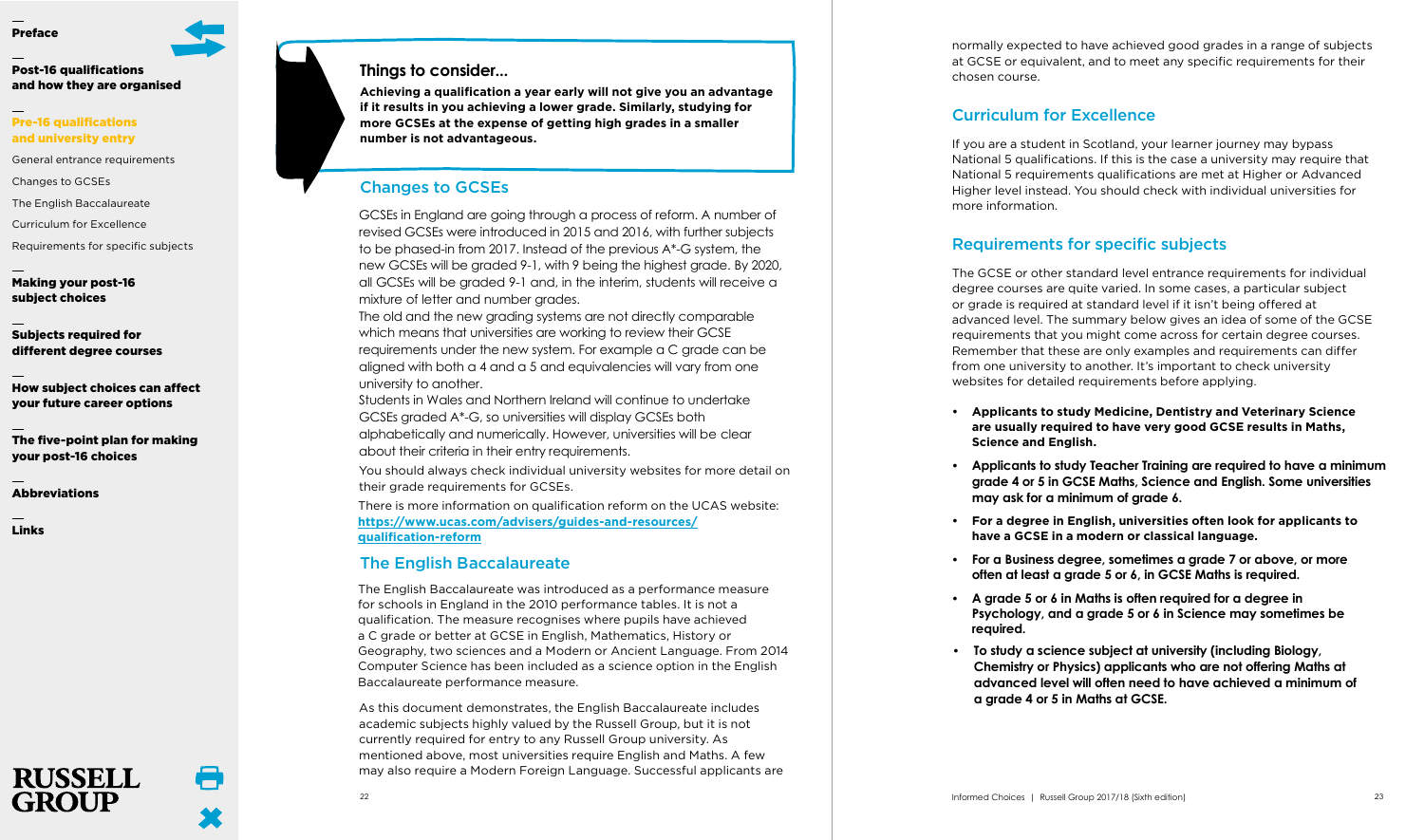### <span id="page-13-0"></span>[Post-16 qualifications](#page-4-0) [and how they are organised](#page-4-0)

[Pre-16 qualifications](#page-11-0)  [and university entry](#page-11-1)

### Making your post-16 [subject choices](#page-13-1)

[If I know what I would like to study](#page-14-0) [at university, what subjects do I](#page-14-0) [need to take at advanced level?](#page-14-0)

[What subjects can give me the](#page-14-0) [most options?](#page-14-0)

[Do I need to study three facilitating](#page-15-0) [subjects at A-level to go to a Russell](#page-15-0) [Group university?](#page-15-0)

[What if the facilitating subjects don't](#page-16-0) [appeal to me?](#page-16-0)

[Are there subjects that universities](#page-16-0) [don't accept?](#page-16-0)

[How do certain subject combinations](#page-16-0) [relate to university courses?](#page-16-0)

[Choices for entry to universities](#page-18-0) [in Scotland](#page-18-0)

[Subjects required for](#page-19-0)  [different degree courses](#page-19-0)

[How subject choices can affect](#page-25-0)  [your future career options](#page-25-0)

[The five-point plan for making](#page-27-0)  [your post-16 choices](#page-27-0)

[Abbreviations](#page-28-0)

[Links](#page-29-0)



# <span id="page-13-1"></span>Making your post-16 subject choices

24

Three reasons you may want to continue to study a subject at a higher level are:

- **You have enjoyed and been good at the subject in the past, and think you will achieve a high grade in it.**
- **Yo u need this subject to enter a particular caree r or course .**
- **You have not studied the subject befor e but you have looke d into it and think it will suit your strengths.**

Three further considerations should be taken into account:

- **Some subjects are distinctly more difficult at an advanced level than at standard level .**
- **Make sure you get your facts straight. There are many misconceptions about subjects required for course s and careers.**
- **Don't take an uninformed risk. What is the new subject actually about ?**

The most important thing that your teachers will be looking for as you make your choices is evidence: either evidence that you are *good enough* to take the subject at advanced level, or evidence that you are *interested enough* in a subject to take it at advanced level if you have not studied it before.

It is important to consider which subjects you think you will achieve high grades in. Low grades are as much a barrier to entry to university as choosing unsuitable subjects for your chosen degree can be.

Another factor to consider if you are aiming for very competitive courses at university, such as Medicine, is that you may require a very high performance in standard level qualifications. Does your performance to date match your ambition?

You should try to find out as much as possible about the post-16 options you are considering. For example, make sure you properly research what you will be studying and speak to teachers or current students to find out more details.

It is important that your decisions are taken on the basis of accurate information and clear thinking. Whatever you choose now will commit you to certain directions at university and perhaps rule out certain careers. As much as you may wish to remain cool about this decision, it *does matter*.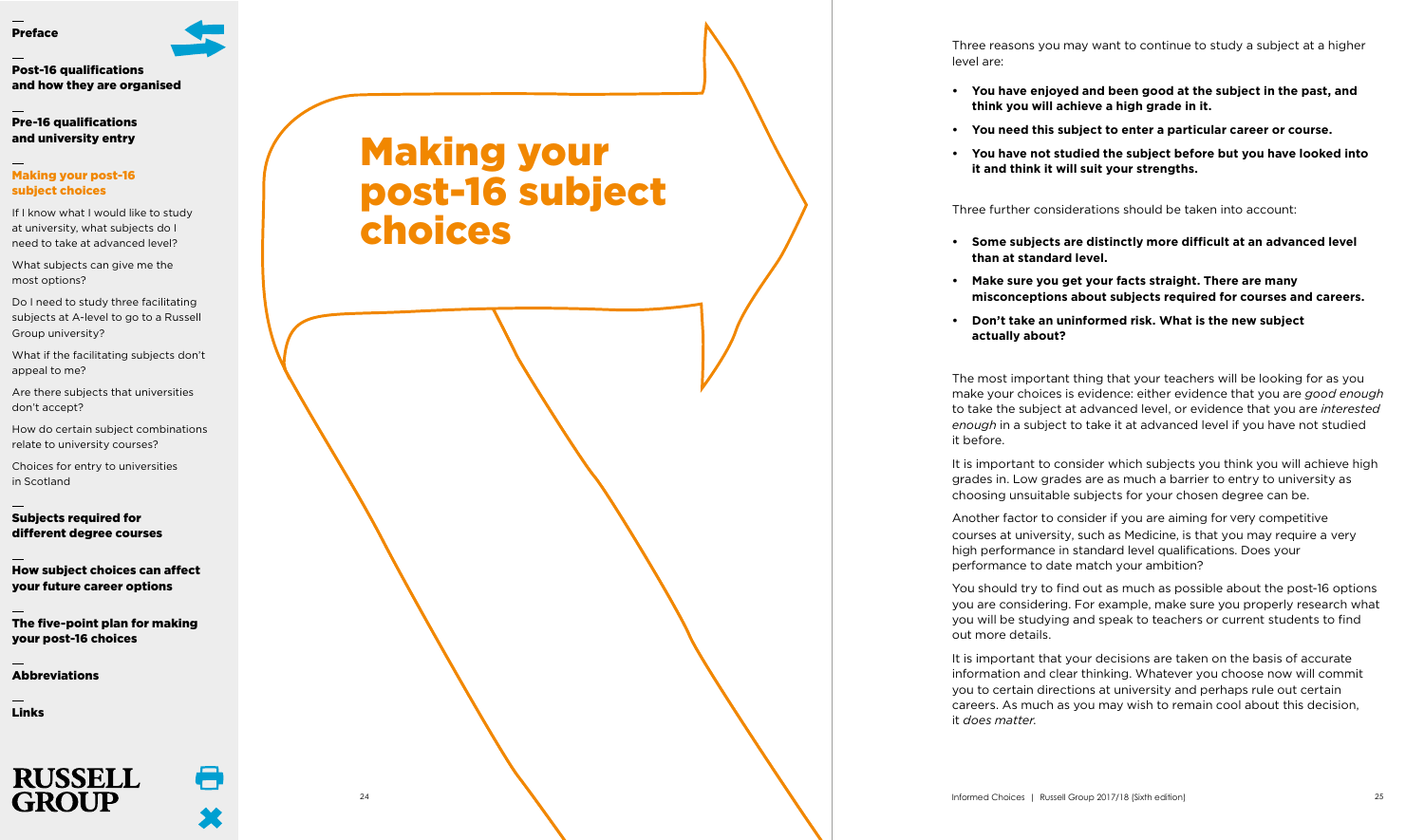

<span id="page-14-0"></span>[Post-16 qualifications](#page-4-0) [and how they are organised](#page-4-0)

[Pre-16 qualifications](#page-11-1)  [and university entry](#page-11-1)

### [Making your post-16](#page-13-0)  [subject choices](#page-13-0)

If I know what I would like to study at university, what subjects do I need to take at advanced level?

What subjects can give me the most options?

[Do I need to study three facilitating](#page-15-0) [subjects at A-level to go to a Russell](#page-15-0) [Group university?](#page-15-0)

[What if the facilitating subjects don't](#page-16-0) [appeal to me?](#page-16-0)

[Are there subjects that universities](#page-16-0) [don't accept?](#page-16-0)

[How do certain subject combinations](#page-16-0) [relate to university courses?](#page-16-0)

[Choices for entry to universities](#page-18-0) [in Scotland](#page-18-0)

### [Subjects required for](#page-19-0)  [different degree courses](#page-19-0)

[How subject choices can affect](#page-25-0)  [your future career options](#page-25-0)

[The five-point plan for making](#page-27-0)  [your post-16 choices](#page-27-0)

[Abbreviations](#page-28-0)

[Links](#page-29-0)



### <span id="page-14-1"></span>If I know what I would like to study at university, what subjects do I need to take at advanced level?

### **Subject requirements**

If you know what you wish to study at university and want to know what subjects you will need to have studied in preparation, you will find detailed information on each university's entry requirements on university websites and on the **UCAS [website](https://www.ucas.com/)**. This section will give you some idea of general patterns.

Some degrees will be open to you whatever subjects you choose to study for your advanced level qualifications or at Higher Level (for IB or Scottish students). Just try to make sure that you stick to the **» five-point plan** on page 53.

Also some courses will be happy with a subject at a lower level (for example, at AS-level instead of A-level or at Standard Level rather than Higher Level in the IB). This will be something to check before you apply

Some popular degrees will normally be open to you without any specific subject background. Examples include:

Accountancy, Anthropology, Archaeology, Business Studies, History of Art, Law, Management Studies, Media Studies, Philosophy, Politics, Psychology, Religious Studies/Theology, Sociology, Surveying.

### **Things to consider...**

**Although they may not be specified as required subjects, many successful applicants to the above courses do have advanced level qualifications in at least two of the facilitating subjects (see below). Some of these courses may still have a preference for some of the facilitating subjects and one or two universities may be more prescriptiv e in their subject requirements – check the Entry Profiles on UCAS Course Search.**

For a general guide , as to the likely requirements for different degree courses, you can refer to **→ subjects required for different [degree courses.](#page--1-1)**

### <span id="page-14-2"></span>Which subjects can give me the most options?

Many courses at university level build on knowledge and skills which you will gain while still at school. Where this is the case, universities need to make sure that all the students they admit have prepared themselves in the best way to cope with their chosen course. For this reason, some university courses may require you to have studied a specific subject prior to entry, others may not. However, there are some subjects that are required more often than others. These subjects are sometimes referred to as **facilitating subjects.**

Subjects that can be viewed as facilitating subjects are:

- **• Mathematics and Further Mathematics**
- **English Literature**
- **• Physics**
- **• Biology**
- **• Chemistry**
- **• Geography**
- **• History**
- **Languages (Classical and Modern)**

### **Things to consider...**

**You don't necessarily need t o have studied three facilitating subjects at A-level. Some courses require one or two facilitating subjects, whilst for other courses there ar e no specific subject requirements. If you don't know what you want to study then it's a really good rule of thumb that taking two facilitating subjects will keep a wide range of degree courses open to you.**

There are some advanced level subjects which provide suitable preparation for entry to university generally, but which we do not include within the facilitating subjects, because there are relatively few degree programmes where an advanced level qualification in these subjects would be a requirement for entry. Examples of such subjects include Economics, Religious Studies and Welsh. Advanced-level Welsh has separate curricula for first- and second-language Welsh speakers. The former develops literary and linguistic skills equivalent to those in advanced-level English; the latter develops skills equivalent to those in Modern Languages. Both routes are suitable preparation for university study in Wales and elsewhere in the United Kingdom.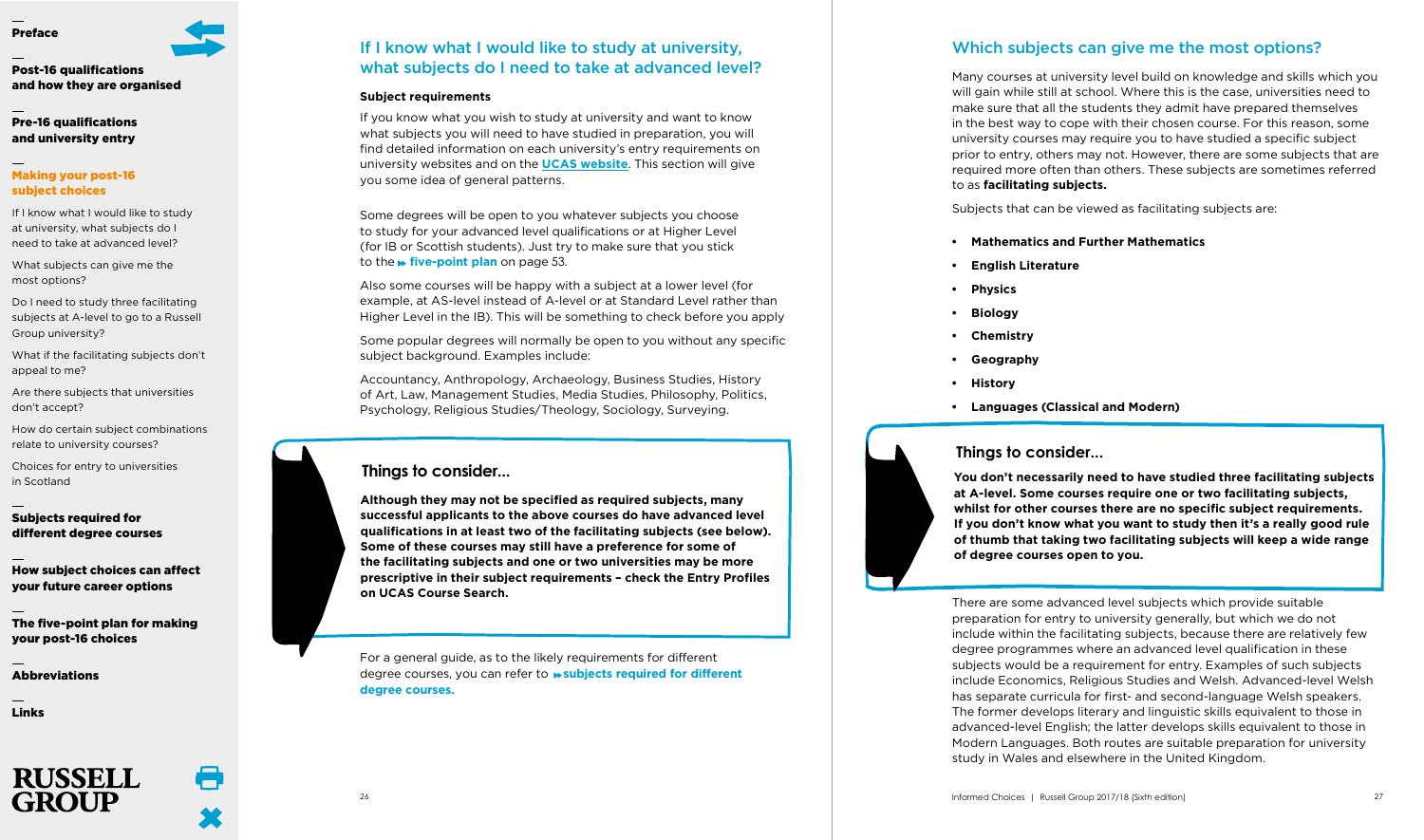

<span id="page-15-0"></span>[Post-16 qualifications](#page-4-0) [and how they are organised](#page-4-0)

### [Pre-16 qualifications](#page-11-0)  [and university entry](#page-11-0)

### [Making your post-16](#page-13-0)  [subject choices](#page-13-0)

[If I know what I would like to study](#page-14-0) [at university, what subjects do I](#page-14-0) [need to take at advanced level?](#page-14-0)

[What subjects can give me the](#page-14-0) [most options?](#page-14-0)

Do I need to study three facilitating subjects at A-level to go to a Russell Group university?

[What if the facilitating subjects don't](#page-16-0) [appeal to me?](#page-16-0)

[Are there subjects that universities](#page-16-0) [don't accept?](#page-16-0)

[How do certain subject combinations](#page-16-0) [relate to university courses?](#page-16-0)

[Choices for entry to universities](#page-18-0) [in Scotland](#page-18-0)

[Subjects required for](#page-19-0)  [different degree courses](#page-19-0)

[How subject choices can affect](#page-25-0)  [your future career options](#page-25-0)

[The five-point plan for making](#page-27-0)  [your post-16 choices](#page-27-0)

[Abbreviations](#page-28-0)

[Links](#page-29-0)



There are more examples of subjects which are considered useful for certain degrees in the **subjects require d for [different](#page-19-0) degree courses** section of this guide.

### **Things to consider...**

**If** you wish to study Music or Art at university, advanced level **qualifications in Music or Art are usually required.**

You will probably have many other subjects open to you at advanced level but, unlike the facilitating subjects listed above, they are unlikely to be required for any particular degree course and so choosing them does n't increase your options at university.

By choosing facilitating subjects at advanced level, you will have a much wider range of options open to you at university. An advanced level qualification in any facilitating subject will keep open to you a number of degree courses. At some universities, a qualification in the subject is a requirement for entry to the course. At other universities, it may not be a requirement for the course, but will still be useful to gain entry.

Of course, by choosing facilitating subjects you are not restricted to applying for degree courses which require those subjects. For example, even if you study three facilitating subjects at advanced level, you would still be able to apply to study Law at university (for which most universities do not require any specific advanced level subjects). So, by choosing facilitating subjects you are keeping open as many options as possible.

For information about the different degree courses open to applicants with each of the facilitating subjects listed above, you can refer to the **UCAS [website](https://www.ucas.com)** and university websites. For some of the most popular degree courses, you can also refer to the **»** [subjects](#page--1-1) required for **differen t degree [courses.](#page-19-0)**

### <span id="page-15-1"></span>Do I need to study three facilitating subjects at A-level to go to a Russell Group university?

It really depends what you want to study at university. Few Russell Group courses require three facilitating subjects. Some courses require one or two facilitating subjects, whilst for other courses there are no specific subject requirements. That's why we recommend you consider these subjects at advanced level, when you probably aren't yet 100% sure what you'll want to study at university, and therefore which subjects will be required. Some Medicine and other science courses, for example, may require three specific subjects.

Others, like Engineering and some other science courses, may need more than one facilitating subject. If you want to study a joint honours degree such as French and History, or Maths and Geography, you may need both subjects. But for some degrees only one facilitating subject is required and there are also courses with no specific requirements or where subjects are desirable but not an absolute requirement. If you know what you want to study then check the entrance requirements.

However, if you're not certain about what degree you want to do then facilitating subjects will keep your options open. Put simply, the more facilitating subjects you choose, the wider will be the range of courses you can apply to study. However, it is important to balance this consideration against others, including your potential to get good grades in your subjects. We encourage you to make informed choices and to discuss this with parents, tesachers and other experienced advisers.

If you are considering choosing subjects which are not facilitating subjects, we recommend that you research the impact your choice may have on your university application. Some advanced level subjects are not considered by every selective university to be good preparation for their courses (see below).

### **Things to consider...**

**If you decide not to choose one or more of the facilitating subjects at advanced level, many degrees at competitive universities will not be open to you**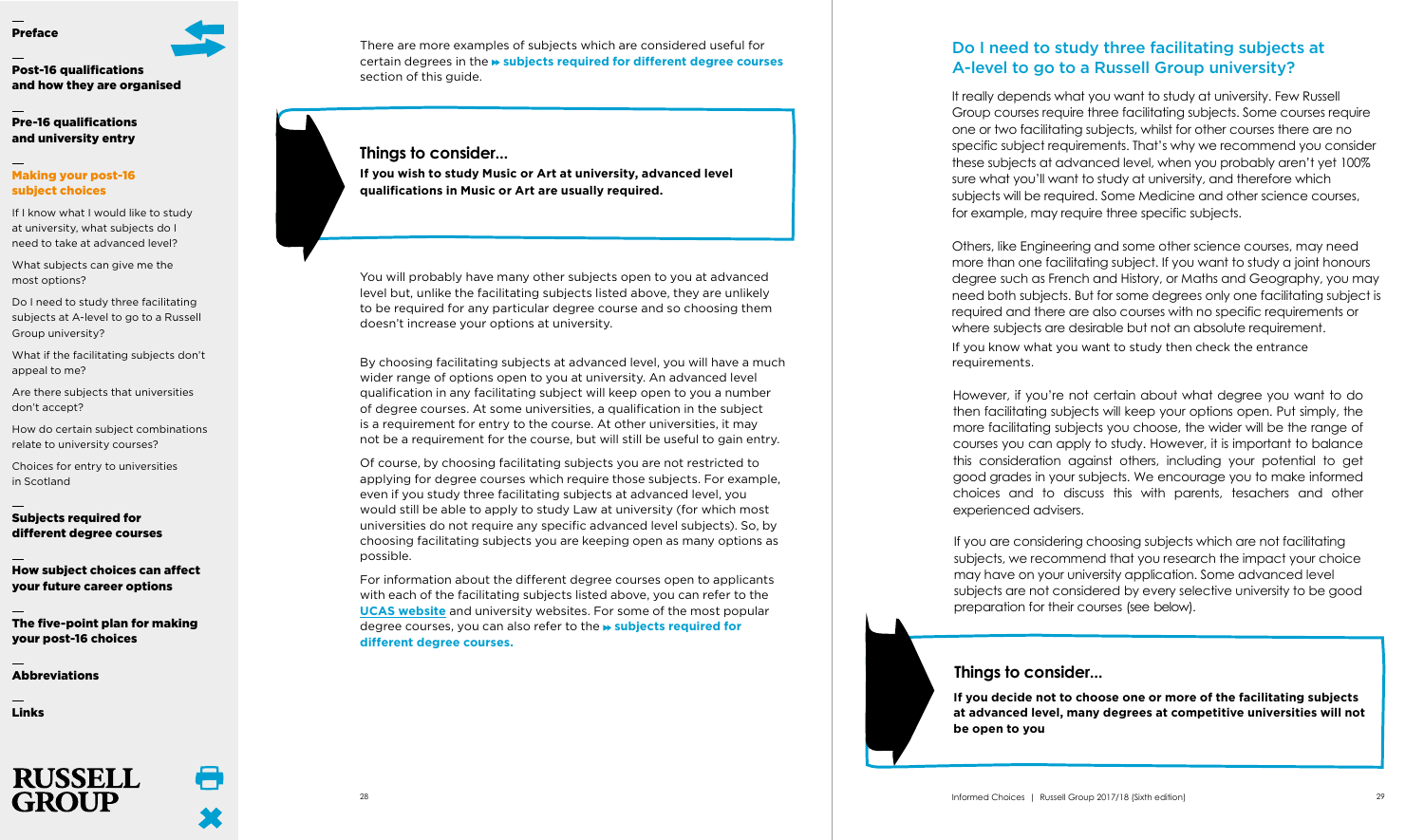# <span id="page-16-0"></span>[Post-16 qualifications](#page-4-0)

## [and how they are organised](#page-4-1)

[Pre-16 qualifications](#page-11-0)  and university entry

### [Making your post-16](#page-13-0)  subject choices

[If I know what I would like to study](#page-14-0) at university, what subjects do I need to take at advanced level?

[What subjects can give me the](#page-14-0) most options?

Do I need to study three facilitating [subjects at A-level to go to a Russell](#page-15-0) Group university?

What if the facilitating subjects don't appeal to me?

Are there subjects that universities don't accept?

How do certain subject combinations relate to university courses?

[Choices for entry to universities](#page-18-0) in Scotland

### Subjects required for [different degree courses](#page-19-0)

[How subject choices can affect](#page-25-0)  your future career options

[The five-point plan for making](#page-27-0)  your post-16 choices

[Abbreviations](#page-28-0)

[Links](#page-29-0)



### What if the facilitating subjects don't appeal to me?

If you are thinking of taking more than two subjects which are not **[facilitating](#page-14-0) subjects** please do consider the following:

- **In man y countries all 16- and 17-year old s hav e to study Mathematics, their hom e language, a science and a foreign language.**
- **Have you considered why you do not wis h to study a facilitating subject? Are you looking for a change? Or are you trying to avoid a challenge? In other words, hav e you thought you r decision through carefully?**
- **The jum p between standard and advanced level qualifications can be demanding, eve n in subjects tha t you hav e studied before. If you are starting a particular subject fro m scratch, you are taking a ris k that you won't enjoy the subject, or wil l find it particularly difficult. Take mor e tha n one new subject and you multiply the risk.**
- **Many specialist courses at advanced level tak e the majority of thei r course content fro m [facilitating](#page-14-0) subjects (fo r example, Sports Studies is based heavily on Biology). If you choose to study the facilitating subject rather tha n the specialist subject you wil l stil l learn the specialist information but you wil l als o gai n greater flexibility in you r university choices.**

### Are there subjects that universities don't accept?

Critical Thinking, Citizenship Studies and General Studies are usually better taken only as an 'extra', rather than as one of the advanced level subjects on which your university application will be relying.

Some universities publish lists of non-preferred subjects, or subjects that are only suitable if taken in combination with others.

One of the best ways to keep your options at university open is to choose your advanced level subjects from the list of **\* [facilitating](#page-14-0) subjects.** If you are not sure of what to study at university, why not think about your two favourite subjects from the facilitating subjects list? The section on **which subjects can giv e me the mos t [options?](#page-14-0)** may help you choose.

### <span id="page-16-1"></span>How do certain subject combinations relate to university courses?

If you know what degree subject you would like to study you should check our guidance on subjects required for different degree courses.

If you are not sure what degree subject you might be qualified for, it is a good idea to consider the broad ways in which certain subject combinations at advanced level tend to relate to broad groups of university degree courses.

For those studying for AS and A-levels, the most common patterns are described in detail below. The issues for students studying for an IB or for Highers are similar but the structure of these qualifications means that there is less pressure to focus on a relatively narrow range of subjects.

This doesn't provide an exhaustive list of all the degree options which are open to you but should give you an idea of the degrees which students with certain A-level combinations most commonly enter.

You should be aware that some courses at some universities may view certain combinations of subjects as "narrow". For example some courses may not accept two similar A-levels as part of a three subject mix. Therefore you should check university entrance requirements carefully.

### The scientist

### **Typical A-levels include: Chemistry, Biology, Physics, Mathematics, Further Maths**

### **Possible degree options include: Sciences, Mathematics, Engineering**

For the sake of maintaining a wider outlook on life, many students in this category will replace one of the sciences with an arts/humanities subject or a social science (indeed, some universities encourage this). So, often the choice will look more like this: Chemistry, Mathematics, Physics with an arts/social science/humanity/creative subject as an AS/IB standard level subject or to broaden the range of subjects studied.

The person who made this choice, however, would have to look at the implications of not doing Biology AS- (or equivalent). When considering such implications, it is worth noting that, in the science field at university, many degrees fall into one of two camps: Biological/Life Sciences and Physical Sciences. More guidance is given below.

Students who are very good at maths may well do Further Mathematics (this is often now done in the same option block as Mathematics).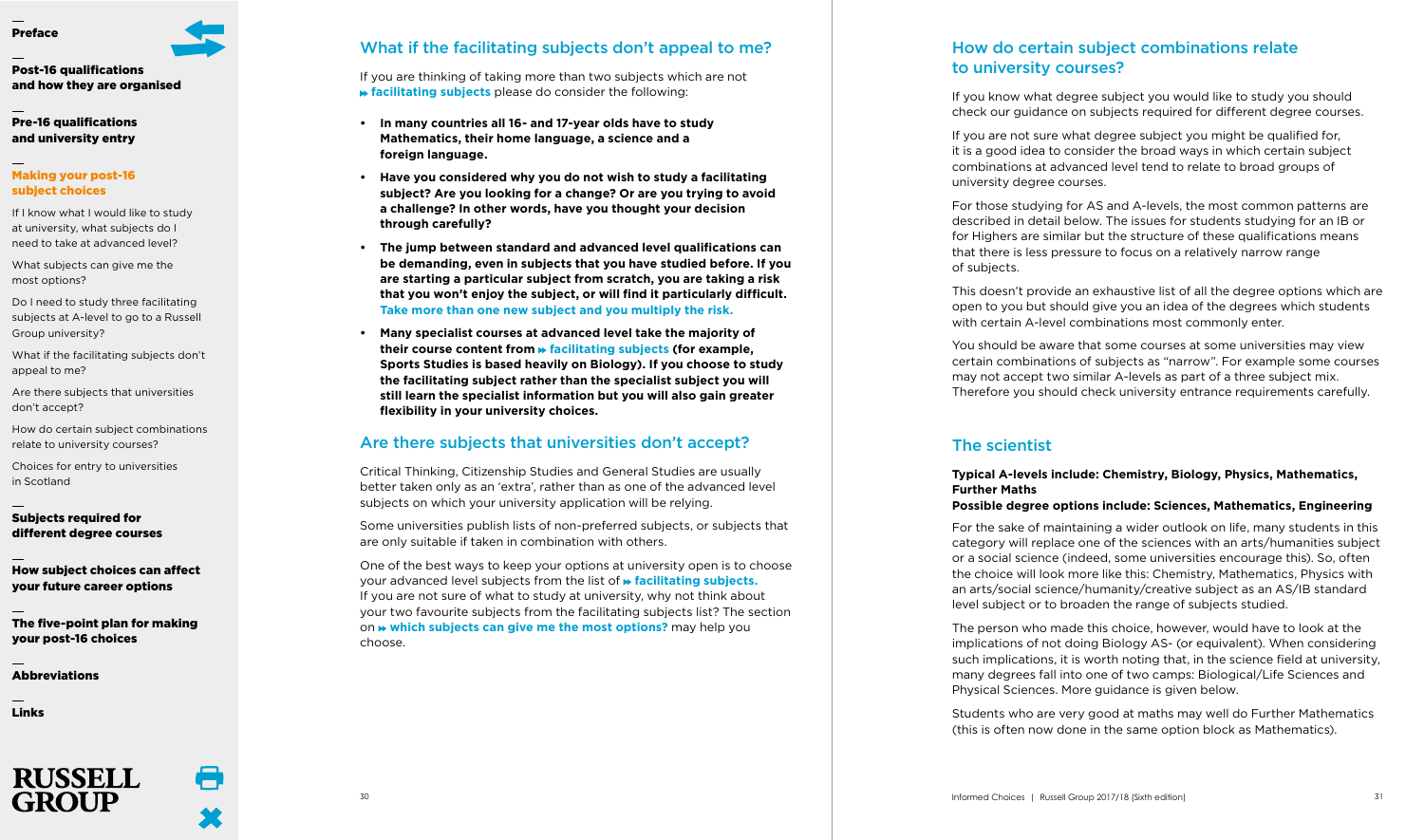### Post-16 qualifications [and how they are organised](#page-4-0)

### [Pre-16 qualifications](#page-11-0)  and university entry

### [Making your post-16](#page-13-0)  subject choices

- [If I know what I would like to study](#page-14-0) at university, what subjects do I need to take at advanced level?
- [What subjects can give me the](#page-14-0) most options?
- Do I need to study three facilitating [subjects at A-level to go to a Russell](#page-15-0) Group university?
- [What if the facilitating subjects don't](#page-16-0) appeal to me?
- [Are there subjects that universities](#page-16-0) don't accept?
- [How do certain subject combinations](#page-16-0) relate to university courses?
- [Choices for entry to universities](#page-18-0) in Scotland

### Subjects required for [different degree courses](#page-19-0)

- [How subject choices can affect](#page-25-0)  your future career options
- [The five-point plan for making](#page-27-0)  your post-16 choices

[Abbreviations](#page-28-0)

[Links](#page-29-0)



### **Things to consider...**

**Some Maths courses may require both Maths and Further Maths. But for some other degree courses, such as Medicine, some universities will not consider both Maths and Further Maths as part of a three subject combination. Check entry requirement s carefully .**

### Biological/Life Sciences

**Typical A-levels include: Chemistry, Biology**

### **Possible degree options include : Biological/Life Science s**

Students who take Chemistry and Biology have access to a huge range of degrees, including those leading to a definite career path (for example, Medicine, Dentistry, Veterinary Science, Pharmacy, Dietetics) and those based on research (for example, Biochemistry, Biomedical Materials Science, Pharmacology).

### Physical Sciences

**Typical A-levels include: Mathematics, Physics, another science subject Possible degree options include : Engineering (mechanical, electronic/ electrical and civil), Physics, Materials Science**

Physical Sciences degrees involve the practical application of Mathematics and Physics.

If you are a very talented scientist/mathematician, it is important that out of the four available sciences – Biology, Chemistry, Maths (which includes both Mathematics and Further Mathematics) and Physics – you should choose three.

### **Things to consider...**

**If you are applying with a science A-level some universities will require a 'pass' in the practical as well as setting an overall grade requirement. You should check individual university websites for guidance.**

### **Humanities and social sciences**

### **Typical A-levels include: mainly arts/humanities and social sciences**

### **Possible degree options include : a wide range of arts/humanities, social science s and busines s degrees**

Let's imagine that you do History, English Literature, Politics and Sociology at advanced level. Your degree at university might well follow on from one of these subjects – you could do a degree in History, Politics, English Literature or Sociology.

You could also do a degree in another arts/humanities subject (for example, Philosophy). Or you could do a degree in another social science (for example, Psychology). Or you could do a degree in something more vocational (for example, Law or Management Sciences) - there are many options open to you.

## The linguist

### **Typical A-levels include: a language**

### **Possible degree options include : a wide range of languag e degrees**

There are many language degrees open to students who have studied one language at advanced level. Some universities offer courses where you can begin a language from scratch.

Some students will emphasise their linguistic abilities by doing not one but two foreign languages. Students who study languages are highly sought after by universities for language degrees or courses with a language component.

### The artist

### **Typical A-levels include: creative subjects e.g. music, art or drama**

### **Possible degree options include : degrees relatin g to those A-level subjects**

If you have talent in music you may well want to study it at university. If so, it is important that you take Music to advanced level (along with performance grades).

Music Technology A-level may not be considered suitable for Music degrees, so it's important to check whether this will meet the requirements of the courses and institutions you are interested in.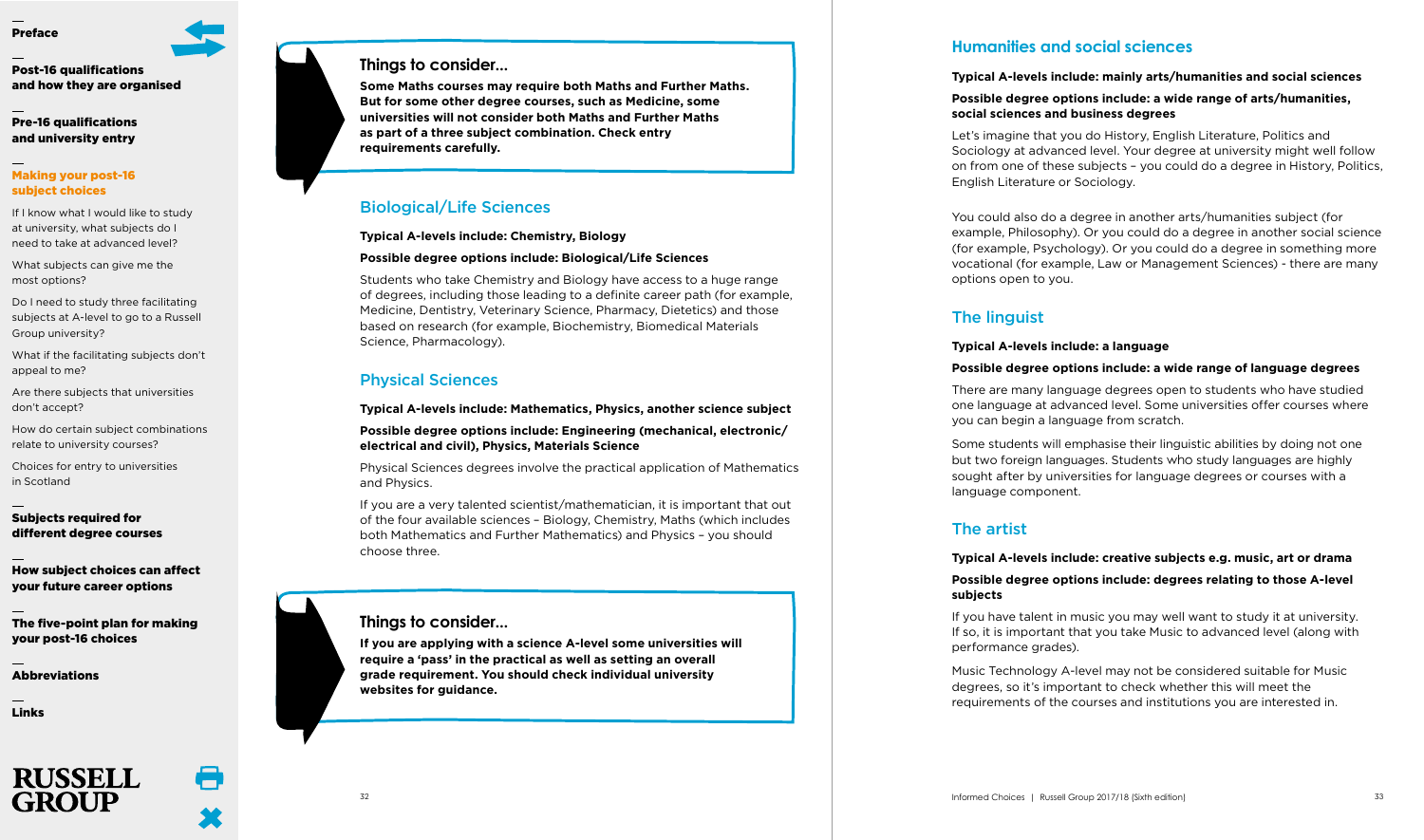

### <span id="page-18-0"></span>Post-16 qualifications [and how they are organised](#page-4-0)

[Pre-16 qualifications](#page-13-0)  and university entry

### [Making your post-16](#page-13-0)  subject choices

[If I know what I would like to study](#page-14-0) at university, what subjects do I need to take at advanced level?

[What subjects can give me the](#page-14-0) most options?

Do I need to study three facilitating [subjects at A-level to go to a Russell](#page-15-0) Group university?

[What if the facilitating subjects don't](#page-16-0) appeal to me?

[Are there subjects that universities](#page-16-0) don't accept?

[How do certain subject combinations](#page-16-0) relate to university courses?

Choices for entry to universities in Scotland

### Subjects required for [different degree courses](#page-19-0)

[How subject choices can affect](#page-25-0)  your future career options

[The five-point plan for making](#page-27-0) your post-16 choices

[Abbreviations](#page-29-0)

[Links](#page-29-1)



If you have a talent in art you may well be thinking about an art foundation course as a precursor to a degree programme. You might want to consider an advanced level qualification in either Art or Art and Design. Either of these will provide you with the basis for your portfolio, which you will need to gain entry to an art foundation course.

For Drama, many universities don't require you to have specific subjects at advanced level. However, some do have subject specific entry requirements so do check carefully. In addition, some universities may ask you to attend an audition/workshop/interview. Preparation for such auditions can be gained from many different out-of-school activities, from drama and dance groups within school and, of course, from your school leaving qualifications themselves.

### <span id="page-18-1"></span>Choices for entry to universities in Scotland

Scotland has two Russell Group institutions: the University of Edinburgh and the University of Glasgow.

Scottish degrees traditionally take four years of study. This differs from elsewhere in the UK, but is a long-established model. In the arts, engineering, sciences and social sciences you will typically take a broad range of subjects in your first two years before going on to specialise in your final two years.

The typical four-year Scottish degree enables you to experience new subjects without committing long term; to discover which subjects are best suited to you and tailor your degree accordingly; and to study a breadth of subjects. In some cases, it is possible to apply for direct entry into the second year of a degree programme, meaning you can graduate with an Honours degree after three years of study. Direct-entry eligibility is normally based on high attainment in A-levels, Advanced Highers or their equivalent.

Because of this broad-based degree structure, in order to be admitted to a Scottish university, you will usually be expected to demonstrate breadth in your studies at school or college. By developing different academic skills and knowledge, you will be well prepared for universitylevel study in a range of subjects.

There are exceptions to the traditional broad-based Scottish degree. Most vocational and professional courses, including Dentistry, Medicine, Veterinary Medicine and Architecture, offer only limited flexibility and opportunities for personal choice. Some professional subjects and some science degrees take more than four years to complete.

For the subjects most likely to be required for entry to a Scottish university see section **If I know what I [would](#page-14-0) like to study, what subjects do I need?**

### Further questions?

The **Russell Group** website has answers to frequently-asked questions about qualifications and subject choice. You may also want to contact universities directly if you have questions about entry requirements for particular degree courses – some useful contacts are on pages 59-61.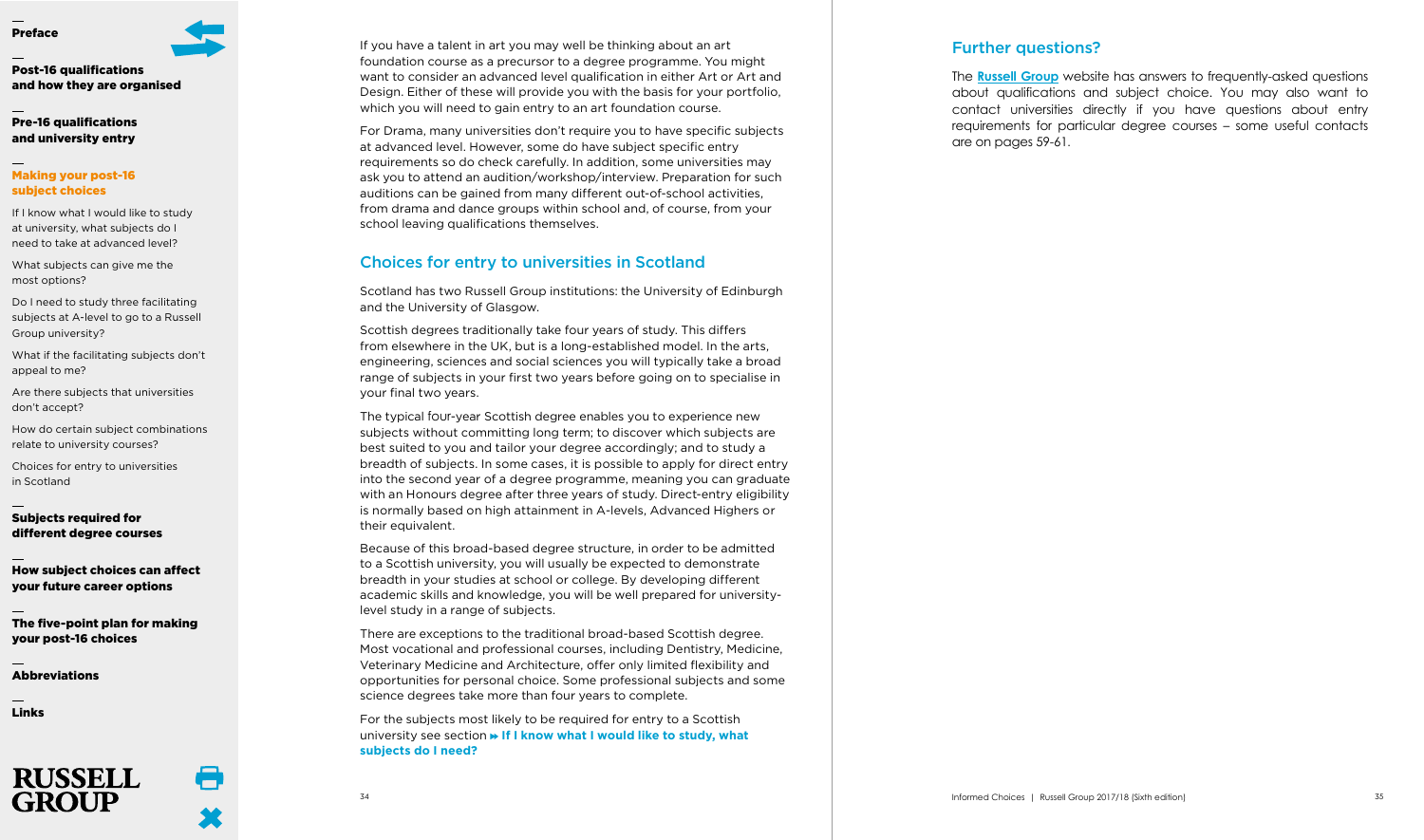<span id="page-19-0"></span>

[Pre-16 qualifications](#page-11-0)  and university entry

[Making your post-16](#page-13-0)  subject choices

Subjects required for different degree courses

[How subject choices can affect](#page-25-0)  your future career options

[The five-point plan for making](#page-27-0)  your post-16 choices

**[Abbreviations](#page-28-0)** 

[Links](#page-29-0)

### **Accountancy (also Banking/Finance/Insurance)**

ESSENTIAL ADVANCED LEVEL QUALIFICATIONS Usually none, although one or two universities require Mathematics.

USEFUL ADVANCED LEVEL QUALIFICATIONS Mathematics, Business Studies (AGCE, National and Diploma), and Economics.

### **Actuarial Science/Studies**

ESSENTIAL ADVANCED LEVEL QUALIFICATIONS Mathematics

USEFUL ADVANCED LEVEL QUALIFICATIONS Further Mathematics, Economics, Business Studies (AGCE, National and Diploma).

#### **Aeronautical Engineering**

ESSENTIAL ADVANCED LEVEL QUALIFICATIONS Mathematics and usually Physics.

USEFUL ADVANCED LEVEL QUALIFICATIONS Further Mathematics, Design Technology, Computing/Computer Science.

### **American Studies**

ESSENTIAL ADVANCED LEVEL QUALIFICATIONS Requirements vary but English and/or History are often asked for.

USEFUL ADVANCED LEVEL QUALIFICATIONS Politics

#### **Anthropology**

ESSENTIAL ADVANCED LEVEL QUALIFICATIONS None

USEFUL ADVANCED LEVEL QUALIFICATIONS A small number of courses like a science AS-level such as Biology. Sociology is also very relevant.

#### **Archaeology**

ESSENTIAL ADVANCED LEVEL QUALIFICATIONS None

USEFUL ADVANCED LEVEL QUALIFICATIONS Geography, History or science subjects can all be useful.

#### **Architecture**

ESSENTIAL ADVANCED LEVEL QUALIFICATIONS

Some courses say they want an arts/science mix. Some may require Art.

#### USEFUL ADVANCED LEVEL QUALIFICATIONS

Art, Mathematics, Design Technology and Physics. AGCE or National Art and Design may also be useful at some universities. Do note that a portfolio of drawings and ideas may be asked for.

#### **Art and Design**

#### ESSENTIAL ADVANCED LEVEL QUALIFICATIONS

Art or Design Technology including AGCE/National (to give you the portfolio to get onto an Art Foundation Course, though sometimes AGCE/National Art and Design applicants go straight onto a degree).

#### USEFUL ADVANCED LEVEL QUALIFICATIONS

Design Technology, Art & Design. Do note that most entrants onto Art and Design degrees will have done a one-year Art Foundation Course after completing Year 13 (Year 14 in Northern Ireland).

#### **Biochemistry**

#### ESSENTIAL ADVANCED LEVEL QUALIFICATIONS

Always Chemistry and some universities will say you must have Biology as well, while some will say Chemistry plus one from Mathematics/ Physics/ Biology. Doing Chemistry, Biology and Mathematics or Physics will keep all Biochemistry courses open to you.

#### USEFUL ADVANCED LEVEL QUALIFICATIONS

Biology, Mathematics, Further Mathematics, Physics, Computing/ Computer Science.

#### **Biology**

ESSENTIAL ADVANCED LEVEL QUALIFICATIONS Biology, usually Chemistry. A few universities specify two sciences.

USEFUL ADVANCED LEVEL QUALIFICATIONS Mathematics or Physics, Computing/Computer Science.

#### **Biomedical Sciences (including Medical Science)**

ESSENTIAL ADVANCED LEVEL QUALIFICATIONS Normally two from Biology, Chemistry, Mathematics and Physics. Chemistry is essential for some courses.

USEFUL ADVANCED LEVEL QUALIFICATIONS Mathematics, Further Mathematics, Biology, Chemistry, Physics.



36 Informed Choices | Russell Group 2017/18 (Sixth edition) 37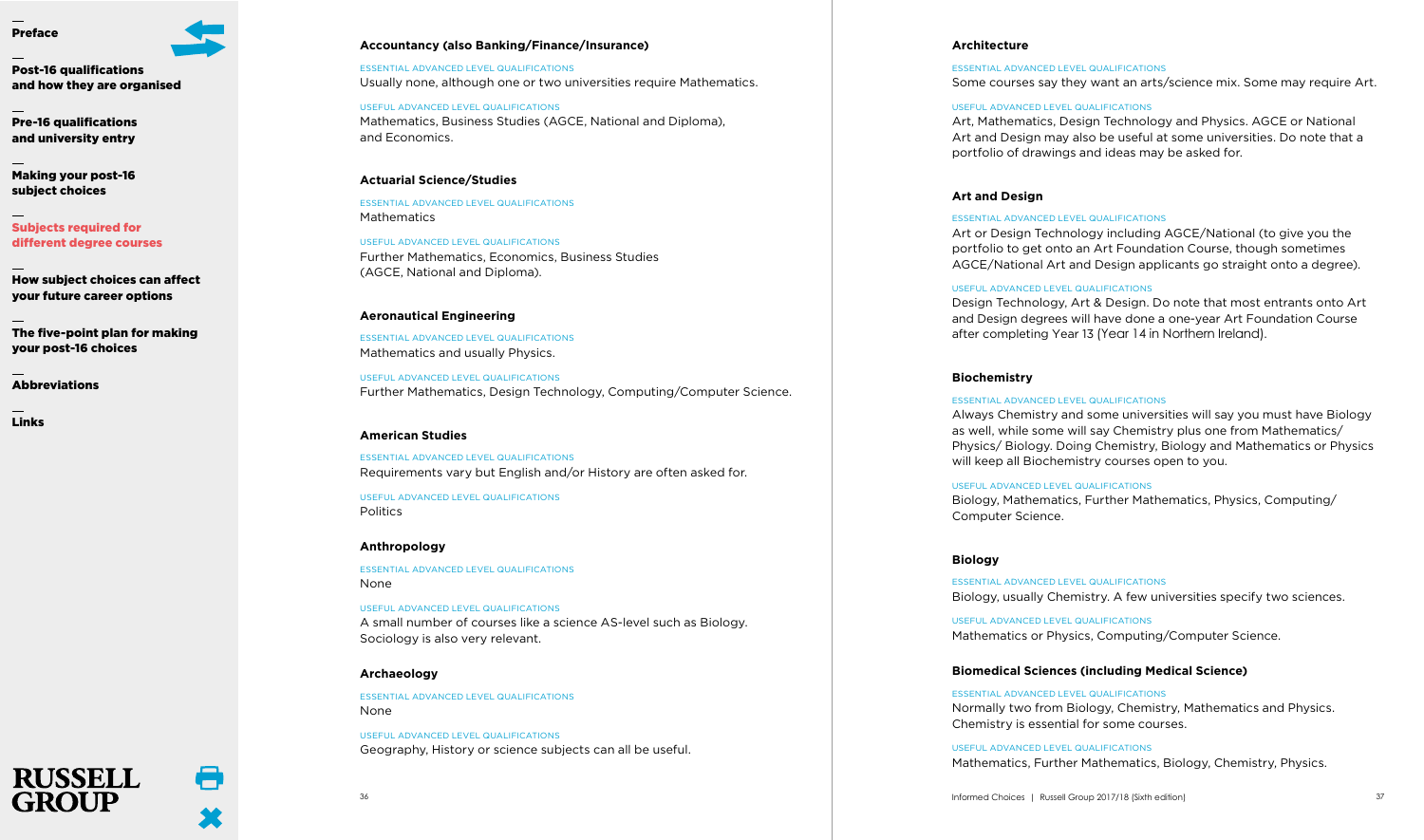Post-16 qualifications

[and how they are organised](#page-4-0)

[Pre-16 qualifications](#page-11-0)  and university entry

[Making your post-16](#page-13-0)  subject choices

Subjects required for [different degree courses](#page-19-0)

[How subject choices can affect](#page-25-0)  your future career options

[The five-point plan for making](#page-27-0)  your post-16 choices

**[Abbreviations](#page-28-0)** 

**RUSSELL** 

[Links](#page-29-0)

### **Business Studies**

ESSENTIAL ADVANCED LEVEL QUALIFICATIONS None

USEFUL ADVANCED LEVEL QUALIFICATIONS Mathematics, Business Studies (AGCE, National and Diploma) and Economics.

### **Chemical Engineering**

ESSENTIAL ADVANCED LEVEL QUALIFICATIONS Mathematics, usually Chemistry and sometimes Physics as well.

USEFUL ADVANCED LEVEL QUALIFICATIONS Physics, Biology, Further Mathematics, Computing/Computer Science.

### **Chemistry**

### ESSENTIAL ADVANCED LEVEL QUALIFICATIONS

Chemistry and occasionally Mathematics. Most courses require Chemistry and would like Mathematics and one other science subject (for example, Physics or Biology).

USEFUL ADVANCED LEVEL QUALIFICATIONS

Mathematics, Further Mathematics, Physics, Biology, Computing/ Computer Science.

### **Childhood Studies**

ESSENTIAL ADVANCED LEVEL QUALIFICATIONS None

USEFUL ADVANCED LEVEL QUALIFICATIONS CACHE, Psychology, Sociology, AGCE/National/Diploma Health and Social Care.

### **Civil Engineering**

### ESSENTIAL ADVANCED LEVEL QUALIFICATIONS Mathematics, in many cases Physics. Sometimes one of Physics

or Chemistry.

### USEFUL ADVANCED LEVEL QUALIFICATIONS

Further Mathematics, Chemistry, Biology, Computing/Computer Science, Design Technology, Geography.

### **Classical Studies**

#### ESSENTIAL ADVANCED LEVEL QUALIFICATIONS

Please note not all courses require Greek or Latin, but do look for evidence of linguistic ability. For Classical Studies and Classical Civilisation courses most subjects will be considered.

#### USEFUL ADVANCED LEVEL QUALIFICATIONS

Modern Foreign Language, English Literature, History, Classical Civilisation. Do note that there are some Classics courses which will allow you to start Latin and/or Classical Greek from scratch.

### **Computer Science**

ESSENTIAL ADVANCED LEVEL QUALIFICATIONS For some courses, Mathematics. For some courses Computing/ Computer Science.

### USEFUL ADVANCED LEVEL QUALIFICATIONS

Mathematics, Further Mathematics, Computing/Computer Science, Physics, Philosophy, ICT.

### **Dentistry**

ESSENTIAL ADVANCED LEVEL QUALIFICATIONS Chemistry and Biology for most courses, but some require Mathematics or Physics as well.

USEFUL ADVANCED LEVEL QUALIFICATIONS Mathematics, Physics, Further Mathematics.

### **Dietetics**

ESSENTIAL ADVANCED LEVEL QUALIFICATIONS Chemistry, Biology.

USEFUL ADVANCED LEVEL QUALIFICATIONS Mathematics

### **Drama**

ESSENTIAL ADVANCED LEVEL QUALIFICATIONS Some courses require English Literature and for a few courses English and/or Theatre Studies.

USEFUL ADVANCED LEVEL QUALIFICATIONS English Literature, English Literature and Language, Theatre Studies.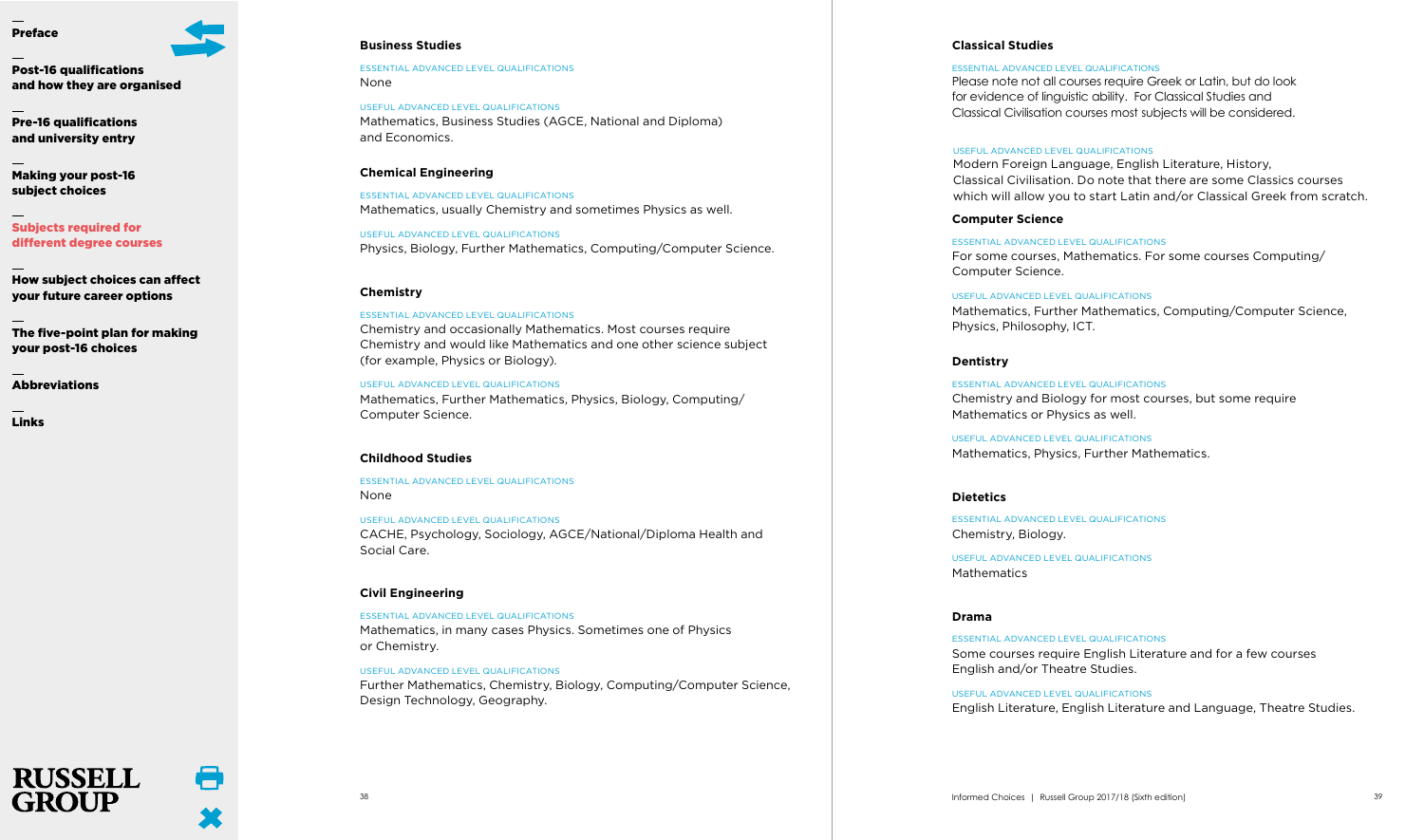Post-16 qualifications

[and how they are organised](#page-4-0)

[Pre-16 qualifications](#page-11-0)  and university entry

[Making your post-16](#page-13-0)  subject choices

Subjects required for [different degree courses](#page-19-0)

[How subject choices can affect](#page-25-0)  your future career options

[The five-point plan for making](#page-27-0)  your post-16 choices

**[Abbreviations](#page-28-0)** 

**RUSSELL** 

[Links](#page-29-0)

#### **Economics**

ESSENTIAL ADVANCED LEVEL QUALIFICATIONS Usually Mathematics. USEFUL ADVANCED LEVEL QUALIFICATIONS

Economics, Computing/Computer Science, History, Business Studies. Please note not all universities recommend taking Economics and Business Studies together - it is recommended that you check individual admissions websites for entry requirements before applying.

**Education/Education studies**

### **Also see Teacher Training**

ESSENTIAL ADVANCED LEVEL QUALIFICATIONS Depends on the subject discipline - see individual admission websites for further information.

USEFUL ADVANCED LEVEL QUALIFICATIONS Depends on the subject discipline - see individual admission websites for further information.

**Electrical/Electronic Engineering** ESSENTIAL ADVANCED LEVEL QUALIFICATIONS

Mathematics, usually Physics.

USEFUL ADVANCED LEVEL QUALIFICATIONS Further Mathematics, ICT, Design Technology, Computing/ Computer Science.

### **Engineering (General)**

ESSENTIAL ADVANCED LEVEL QUALIFICATIONS

Mathematics and Physics.

USEFUL ADVANCED LEVEL QUALIFICATIONS Further Mathematics, Design Technology, Computing/ Computer Science.

### **English**

ESSENTIAL ADVANCED LEVEL QUALIFICATIONS English Literature or combined English Language & Literature (some courses will accept English Language).

USEFUL ADVANCED LEVEL QUALIFICATIONS History, Religious Studies, a foreign language.

#### **Environmental Science/Studies**

ESSENTIAL ADVANCED LEVEL QUALIFICATIONS Many courses will ask for two from Biology, Chemistry, Mathematics, Physics and Geography.

USEFUL ADVANCED LEVEL QUALIFICATIONS Another facilitating subject, particularly a science.

### **European Studies**

ESSENTIAL ADVANCED LEVEL QUALIFICATIONS

A Modern Foreign Language.

USEFUL ADVANCED LEVEL QUALIFICATIONS Another Modern Foreign Language, English Literature, History, Politics.

**French**

ESSENTIAL ADVANCED LEVEL QUALIFICATIONS

French

USEFUL ADVANCED LEVEL QUALIFICATIONS Another Modern Foreign Language, English Literature, History, Politics.

### **Geography**

ESSENTIAL ADVANCED LEVEL QUALIFICATIONS Most degrees require Geography.

USEFUL ADVANCED LEVEL QUALIFICATIONS Some Geography BSc (science) degrees prefer one from Biology, Chemistry, Mathematics or Physics.

**Geology/Earth Sciences** ESSENTIAL ADVANCED LEVEL QUALIFICATIONS

Usually two from Mathematics, Physics, Chemistry and Biology.

USEFUL ADVANCED LEVEL QUALIFICATIONS Geography, Geology, Computing/Computer Science.

### **German**

ESSENTIAL ADVANCED LEVEL QUALIFICATIONS German (a handful of universities offer the opportunity to study German from scratch, without German A-level).

USEFUL ADVANCED LEVEL QUALIFICATIONS Another Modern Foreign Language, English Literature, History, Politics.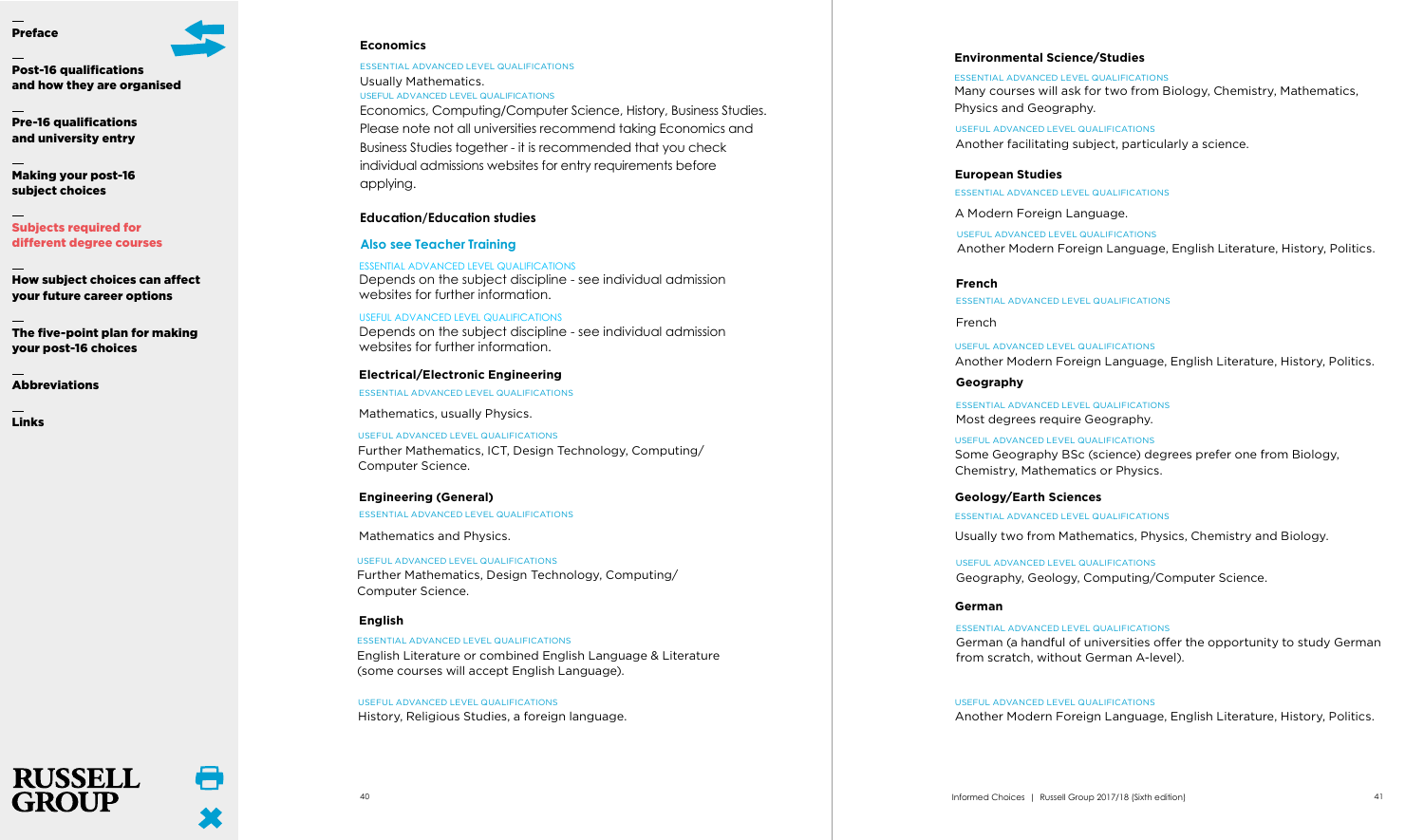Post-16 qualifications [and how they are organised](#page-4-0)

[Pre-16 qualifications](#page-11-0)  and university entry

[Making your post-16](#page-13-0)  subject choices

Subjects required for [different degree courses](#page-19-0)

[How subject choices can affect](#page-25-0)  your future career options

[The five-point plan for making](#page-27-0)  your post-16 choices

**[Abbreviations](#page-28-0)** 

**RUSSELL** 

[Links](#page-29-0)

#### **History**

ESSENTIAL ADVANCED LEVEL QUALIFICATIONS Most degrees require History.

USEFUL ADVANCED LEVEL QUALIFICATIONS Economics, English Literature, Philosophy, Politics, Sociology, Theology/Religious Studies, a modern or classical language.

### **History of Art**

ESSENTIAL ADVANCED LEVEL QUALIFICATIONS None

USEFUL ADVANCED LEVEL QUALIFICATIONS Art, English Literature, History, Theology/Religious Studies, History of Art, French, German, Spanish, Italian.

### **Italian**

ESSENTIAL ADVANCED LEVEL QUALIFICATIONS Italian or another language such as French, German or Spanish.

USEFUL ADVANCED LEVEL QUALIFICATIONS Another Modern Foreign Language, English Literature, History, Politics.

### **Law**

ESSENTIAL ADVANCED LEVEL QUALIFICATIONS Usually none, although a few universities require English.

### USEFUL ADVANCED LEVEL QUALIFICATIONS

History; other facilitating subjects.

There really are no essential subjects for Law. Maybe one choice should involve essay or report writing. History gives you good relevant skills for Law but is not essential.

### **Management Studies**

ESSENTIAL ADVANCED LEVEL QUALIFICATIONS Sometimes Mathematics.

### USEFUL ADVANCED LEVEL QUALIFICATIONS Mathematics, Economics, Business Studies (AGCE, National

and Diploma).

### **Materials Science (including Biomedical Materials Science)**

ESSENTIAL ADVANCED LEVEL QUALIFICATIONS

Normally two from Chemistry, Mathematics, Physics, Biology (also Design Technology for some universities).

#### USEFUL ADVANCED LEVEL QUALIFICATIONS

Chemistry, Design and Technology, Further Mathematics, Computing/ Computer Science.

### **Mathematics**

ESSENTIAL ADVANCED LEVEL QUALIFICATIONS Mathematics and sometimes Further Mathematics.

USEFUL ADVANCED LEVEL QUALIFICATIONS Further Mathematics, Physics, Computing/Computer Science.

### **Mechanical Engineering**

ESSENTIAL ADVANCED LEVEL QUALIFICATIONS Mathematics, usually Physics.

#### USEFUL ADVANCED LEVEL QUALIFICATIONS

Further Mathematics, Design Technology, Computing/Computer Science. Mechanical Engineering departments may have a preference for Mathematics A-levels with a strong mechanics component.

### **Media Studies (including Communication Studies)**

ESSENTIAL ADVANCED LEVEL QUALIFICATIONS A few courses ask for English or Media Studies.

USEFUL ADVANCED LEVEL QUALIFICATIONS English, Media Studies, Sociology, Psychology.

### **Medicine**

#### ESSENTIAL ADVANCED LEVEL QUALIFICATIONS

If you do Chemistry, Biology and one from Mathematics or Physics you will keep all the medical schools open to you. If you do Chemistry and Biology you will keep open the vast majority. If you do Chemistry and one from Mathematics and Physics you will limit your range of choices much more.

#### USEFUL ADVANCED LEVEL QUALIFICATIONS

Further Mathematics or a contrasting (non-science) subject, Computing/ Computer Science.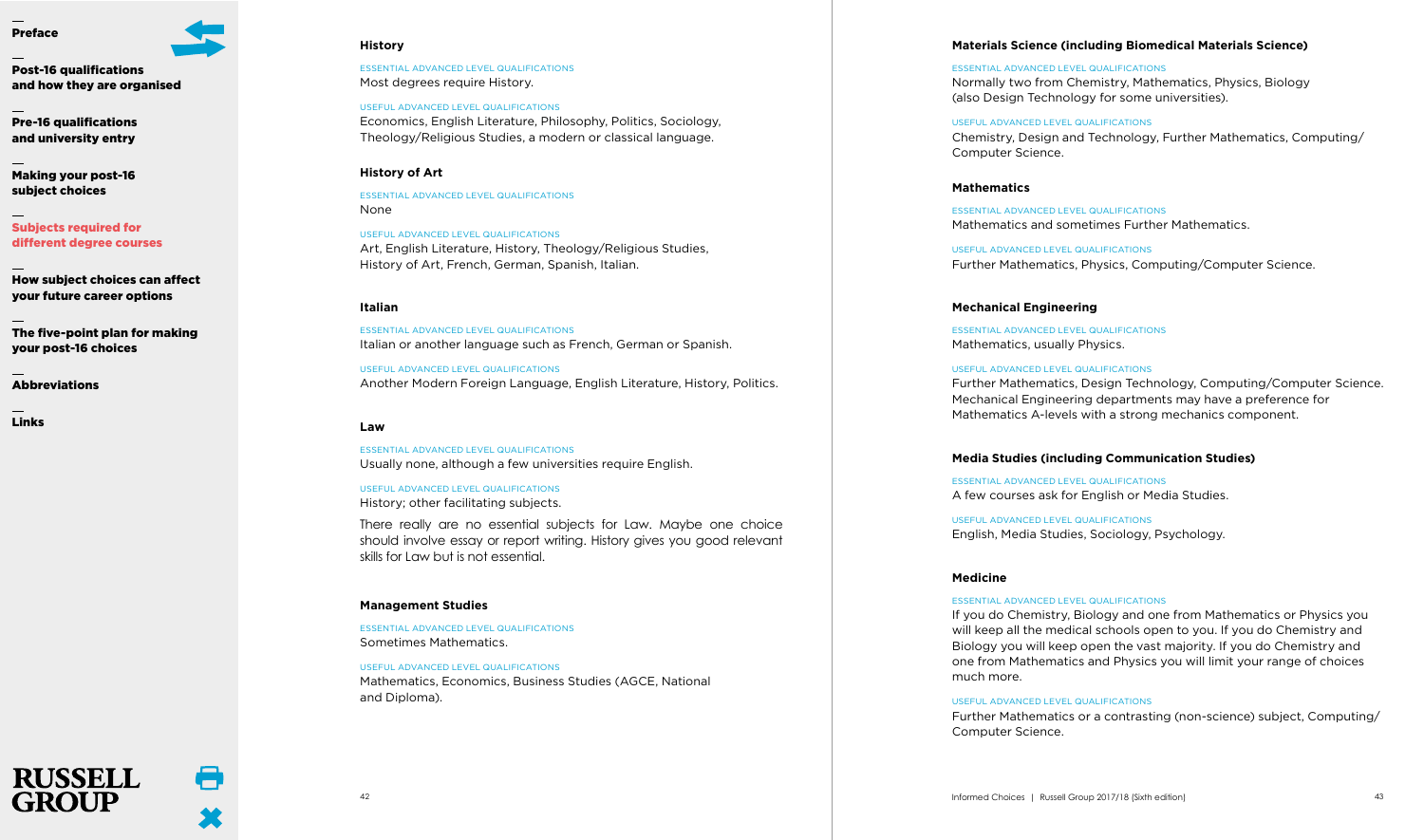Post-16 qualifications [and how they are organised](#page-4-0)

[Pre-16 qualifications](#page-11-0)  and university entry

[Making your post-16](#page-13-0)  subject choices

Subjects required for [different degree courses](#page-19-0)

[How subject choices can affect](#page-25-0)  your future career options

[The five-point plan for making](#page-27-0)  your post-16 choices

**[Abbreviations](#page-28-0)** 

**RUSSELL** 

[Links](#page-29-0)

### **Music**

ESSENTIAL ADVANCED LEVEL QUALIFICATIONS For most traditional courses, Music and Grade VII/VIII, although some universities will consider candidates without A-level Music.

USEFUL ADVANCED LEVEL QUALIFICATIONS Some universities have a preference for at least one essay-based subject

### **Nursing and Midwifery**

ESSENTIAL ADVANCED LEVEL QUALIFICATIONS Usually Biology or another science.

USEFUL ADVANCED LEVEL QUALIFICATIONS Biology, CACHE, Sociology, Psychology, Chemistry, Mathematics, Physics.

### **Occupational Therapy**

ESSENTIAL ADVANCED LEVEL QUALIFICATIONS Some courses ask for Biology.

USEFUL ADVANCED LEVEL QUALIFICATIONS Psychology, Physical Education, Sociology or another science.

### **Optometry (Opthalmic Optics)**

ESSENTIAL ADVANCED LEVEL QUALIFICATIONS Two from Biology, Chemistry, Mathematics or Physics (some courses prefer Biology as one of the choices).

USEFUL ADVANCED LEVEL QUALIFICATIONS Further Mathematics, Computing/Computer Science.

### **Orthoptics**

ESSENTIAL ADVANCED LEVEL QUALIFICATIONS Biology

USEFUL ADVANCED LEVEL QUALIFICATIONS Chemistry, Mathematics, Physics, Computing/Computer Science.

#### **Philosophy**

ESSENTIAL ADVANCED LEVEL QUALIFICATIONS None

USEFUL ADVANCED LEVEL QUALIFICATIONS Mathematics, Classical Civilisations, Philosophy and Religious Studies/Theology.

### **Physics**

ESSENTIAL ADVANCED LEVEL QUALIFICATIONS Mathematics, Physics.

USEFUL ADVANCED LEVEL QUALIFICATIONS Further Mathematics, Chemistry, Computing/Computer Science.

### **Physiotherapy**

ESSENTIAL ADVANCED LEVEL QUALIFICATIONS Most courses will consider you with just Biology. However, some also require a second science from Chemistry, Mathematics or Physics.

USEFUL ADVANCED LEVEL QUALIFICATIONS Chemistry, Mathematics, Physics, Psychology.

### **Planning**

ESSENTIAL ADVANCED LEVEL QUALIFICATIONS Sometimes Geography.

USEFUL ADVANCED LEVEL QUALIFICATIONS Geography, Mathematics, Economics.

### **Politics**

ESSENTIAL ADVANCED LEVEL QUALIFICATIONS Usually none

USEFUL ADVANCED LEVEL QUALIFICATIONS Politics, History, Philosophy, Law, Sociology, Economics, English Literature, Religious Studies, Business Studies.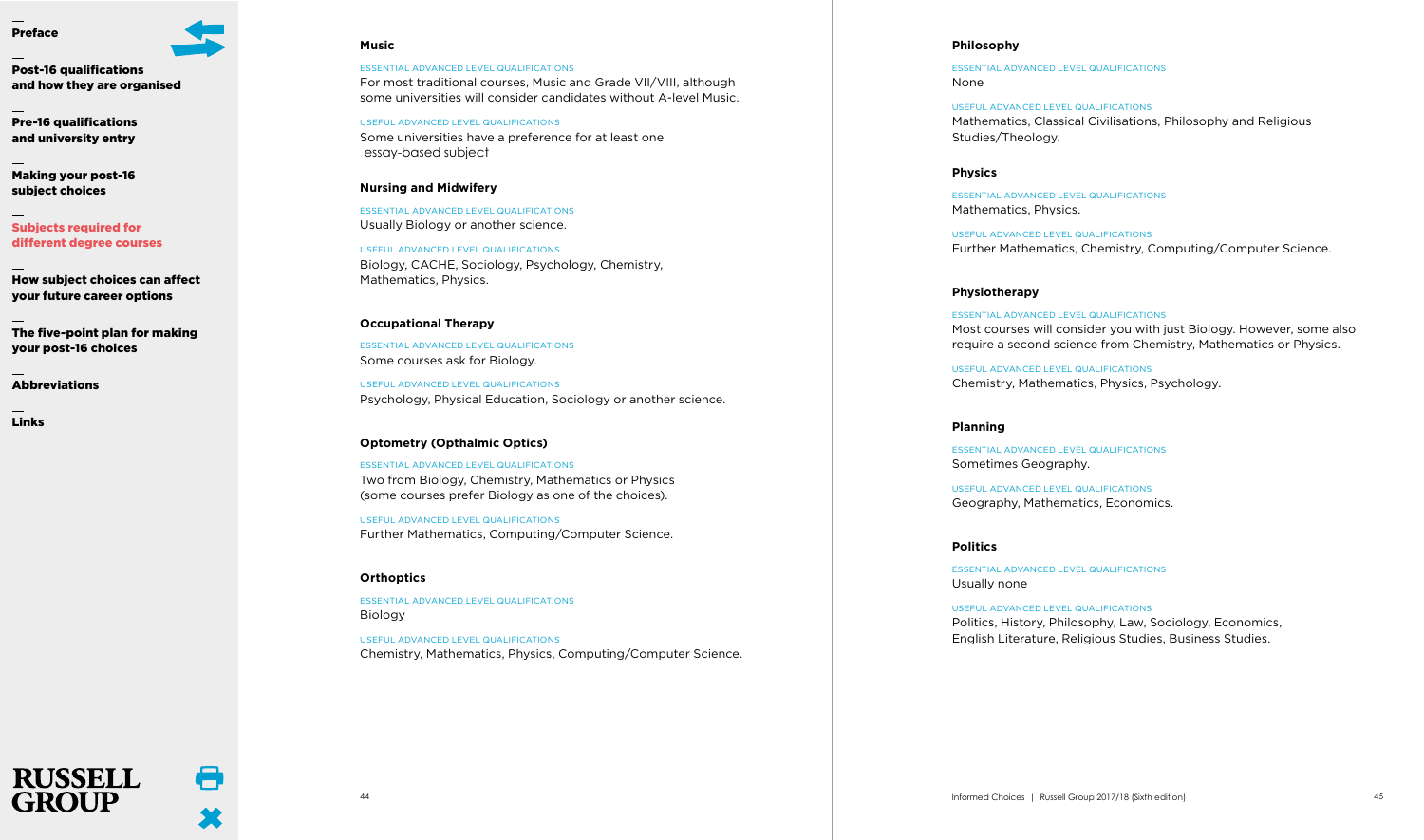Post-16 qualifications

[and how they are organised](#page-4-0)

[Pre-16 qualifications](#page-11-0)  and university entry

[Making your post-16](#page-13-0)  subject choices

Subjects required for [different degree courses](#page-19-0)

[How subject choices can affect](#page-25-0)  your future career options

[The five-point plan for making](#page-27-0)  your post-16 choices

**[Abbreviations](#page-28-0)** 

**RUSSELL** 

[Links](#page-29-0)

### **Psychology**

ESSENTIAL ADVANCED LEVEL QUALIFICATIONS A few courses ask for one from Biology, Chemistry, Mathematics, Physics.

USEFUL ADVANCED LEVEL QUALIFICATIONS Biology, Mathematics, Psychology, Sociology, Computing/ Computer Science.

### **Religious Studies/Theology**

ESSENTIAL ADVANCED LEVEL QUALIFICATIONS None

USEFUL ADVANCED LEVEL QUALIFICATIONS Religious Studies/Theology, Philosophy, English Literature, History

### **Sociology**

ESSENTIAL ADVANCED LEVEL QUALIFICATIONS None

USEFUL ADVANCED LEVEL QUALIFICATIONS Sociology, Psychology, Geography, Computing/Computer Science.

#### **Spanish**

ESSENTIAL ADVANCED LEVEL QUALIFICATIONS Spanish (some degrees will also consider French, German or Italian).

USEFUL ADVANCED LEVEL QUALIFICATIONS Another Modern Foreign Language, English Literature, History, Politics.

### **Speech Therapy**

#### ESSENTIAL ADVANCED LEVEL QUALIFICATIONS

Some universities want a science such as Biology, Chemistry or Physics. Some specify Biology, but some degrees will consider candidates with none of these.

#### USEFUL ADVANCED LEVEL QUALIFICATIONS

A modern foreign language (for example, French, German, Spanish, Italian), English Language (and Literature), Psychology.

### **Sports Science/Physical Education**

#### ESSENTIAL ADVANCED LEVEL QUALIFICATIONS

Many courses want to see one from Biology/Chemistry/Mathematics/ Physics (some courses will treat Physical Education as a science equivalent).

USEFUL ADVANCED LEVEL QUALIFICATIONS Physical Education, Psychology.

#### **Surveying**

ESSENTIAL ADVANCED LEVEL QUALIFICATIONS None

#### USEFUL ADVANCED LEVEL QUALIFICATIONS

For some types of Surveying e.g. Building Surveying, Mathematics and Physics could be helpful. For Estate Management (General Practice Surveying) most A-level combinations will be considered.

### **Teacher Training (Primary and/or Secondary)**

#### ESSENTIAL ADVANCED LEVEL QUALIFICATIONS

At least one from Art, Biology, CACHE, Chemistry, Computing, Design and Technology, Drama (Theatre Studies), English, French, Geography, German, History, ICT, Italian, Mathematics, Music, Physics, Physical Education, Religious Studies (Theology), Spanish.

CACHE meets the entry requirements for early years Primary Teaching and a large number of Primary Education Teacher Training Degrees.

USEFUL ADVANCED LEVEL QUALIFICATIONS Another of the subjects listed above.

#### **Veterinary Science**

ESSENTIAL ADVANCED LEVEL QUALIFICATIONS You should do Chemistry and Biology and one from Mathematics/ Physics so that you have all universities open to you.

USEFUL ADVANCED LEVEL QUALIFICATIONS Further Mathematics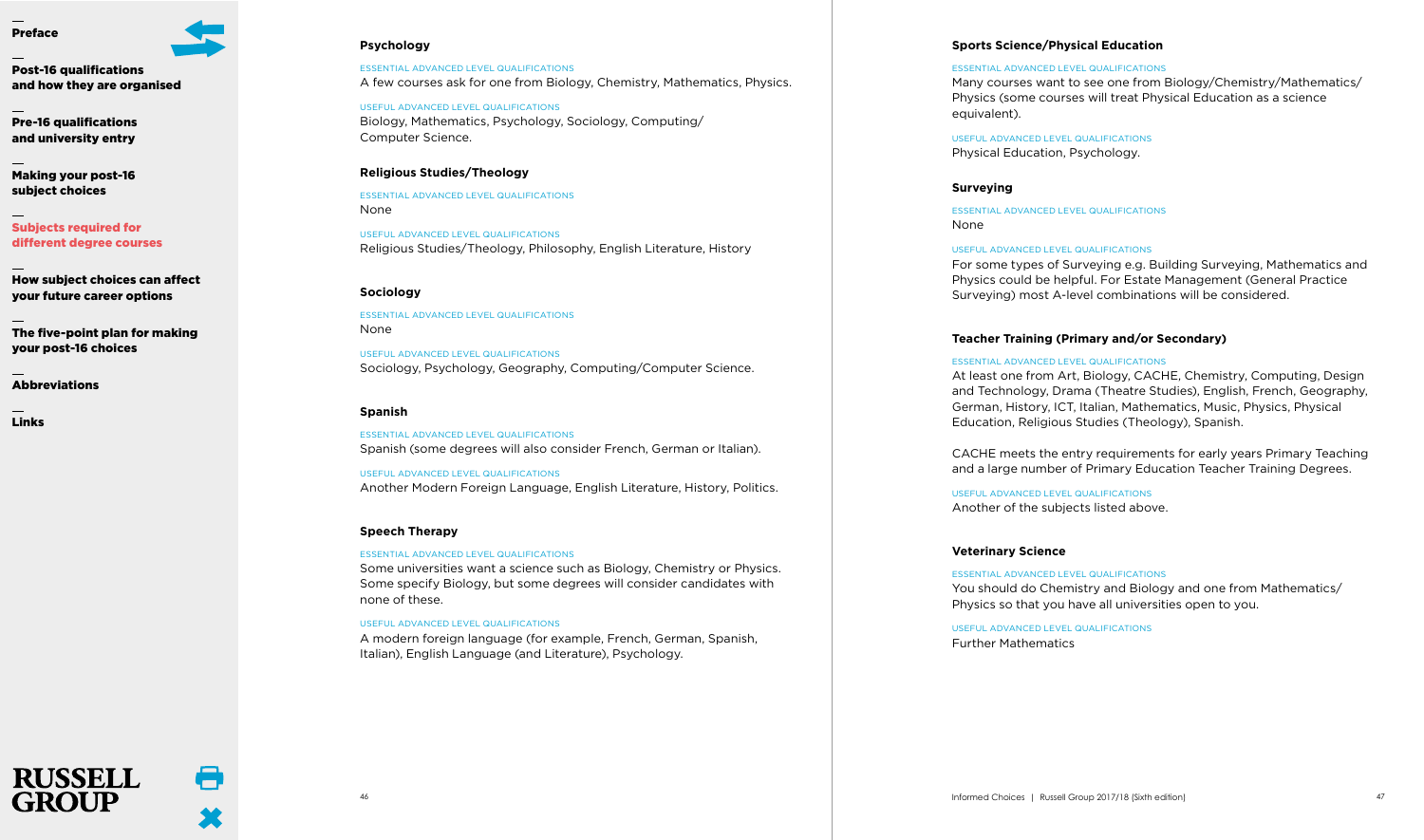<span id="page-25-0"></span>

[Pre-16 qualifications](#page-11-0)  and university entry

[Making your post-16](#page-13-0)  subject choices

Subjects required for [different degree courses](#page-19-0)

How subject choices can affect your future career options

Graduate occupations

[Professional careers](#page-26-0)

[The five-point plan for making](#page-27-0)  your post-16 choices

[Abbreviations](#page-28-0)

[Links](#page-29-0)

# <span id="page-25-1"></span>How subject choices can affect your future career options

### Graduate occupations

In the 1960s, 70s and 80s graduates represented only a very small percentage of the school-leaving population: 8%. Now it is more than 40%. Being a graduate no longer makes you part of a small elite and taking advanced level qualifications is now very common. You now need to think about what sort of graduate you may become.

There are now five major types of graduate occupation:<sup>1</sup>

### **• Traditional graduate occupations**

There are established professions for which, historically, the normal entry route has been via an undergraduate degree programme. Examples are Barristers, Doctors, Engineers, Higher Education and Secondary Education Teachers, and Research Scientists.

### **• Modern graduate occupations**

The newer professions, particularly in management, IT and creative vocational careers, are areas which graduates have been entering since educational expansion in the 1960s. Examples are Accountants, Computer Programmers, Primary School Teachers, and Journalists.

### **• New graduate occupations**

There are areas of employment, many in new or expanding occupations, where the route into the professional area has recently changed such that it is now via an undergraduate degree programme. Examples are Marketing Managers, Physiotherapists, Nursing, and Computer Games Designers.

### **• Niche graduate occupations**

There are occupations where the majority of incumbents are not graduates, but within which there are stable or growing specialist niches which require higher level skills and knowledge. Examples are leisure centre managers, hotel managers, and retail managers.

### **• Non-graduate occupations**

Non-graduate occupations are those for which a degree is not generally required. However, it may still be appropriate for graduates to enter these jobs.

1 Elias, P, and Purcell, K. Researching Graduate Careers Seven Years On, Research Paper No. 6, SOC (HE): A classification of occupations for studying the graduate labour market, March 2004

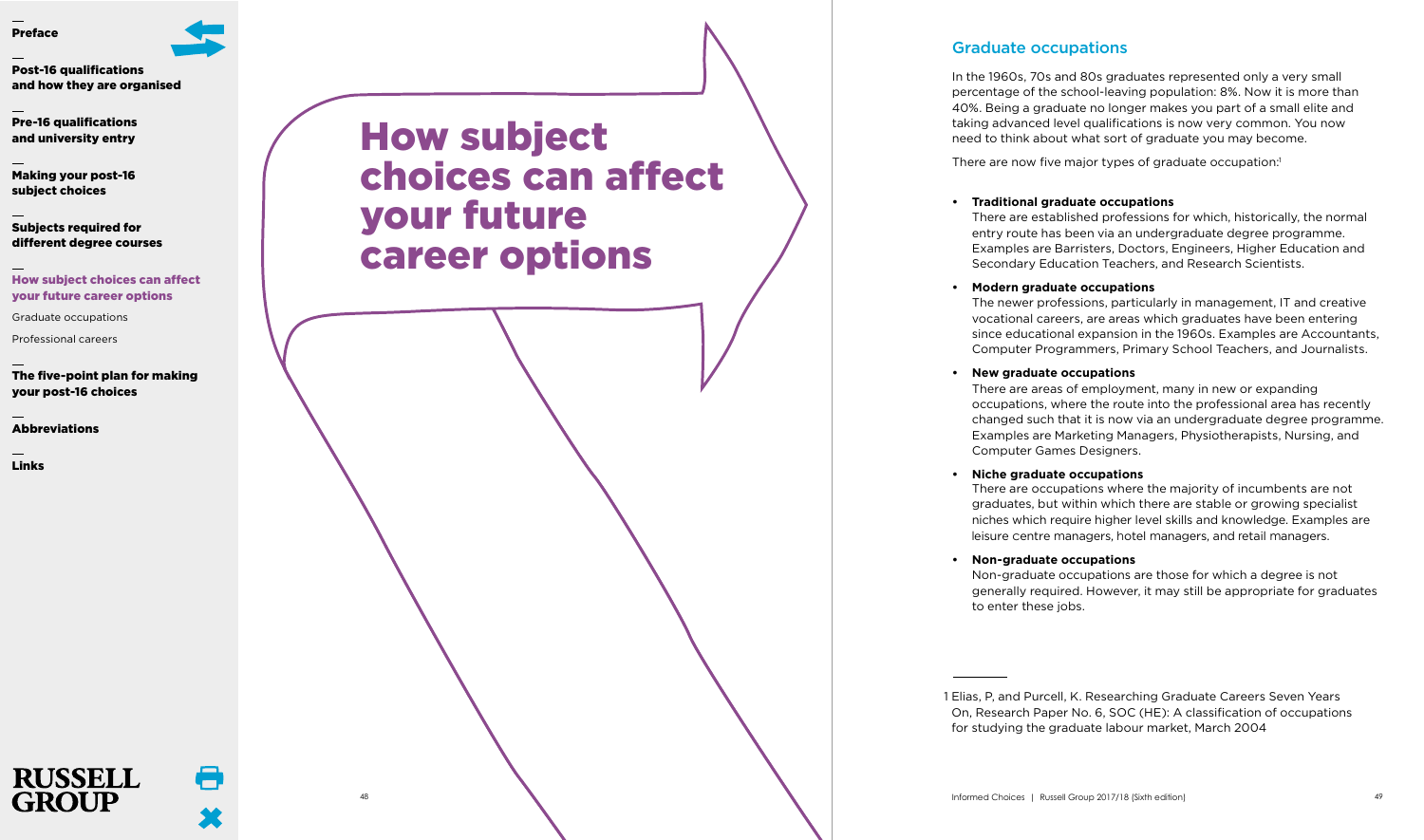<span id="page-26-0"></span>

[Pre-16 qualifications](#page-11-0)  and university entry

[Making your post-16](#page-13-0)  subject choices

Subjects required for [different degree courses](#page-19-0)

### [How subject choices can affect](#page-25-0)  your future career options

[Graduate occupations](#page-25-0)

Professional careers

### [The five-point plan for making](#page-27-0)  your post-16 choices

[Abbreviations](#page-28-0)

**RUSSELL** 

[Links](#page-29-0)

### **Things to consider...**

**While you may be aware of the subject requirements of a well known career such as Medicine, other career-related requirements may be less well-known. Did you know, for example, that some of the new graduate occupations such as Computer Games Design can prefer a facilitating subject such as Maths, as well as a Design subject?**

If you have some career ideas already, you should check entry requirements in related degree subjects on the **UCAS [website](http://www.ucas.com)** in the **Course Search [section](http://www.ucas.com)**. See also the **Best Course 4 Me [website](http://www.bestcourse4me.com/)** for advice on careers and university courses.

### Professional careers

As explained above, a wide range of graduate occupations are in professional areas.

A profession is a job or an occupation that requires a certain level of specialist training. People working in each profession (called professionals) are required to demonstrate expertise and specialised knowledge, as well as ethical behaviour. Professions are almost always regulated in some way, either by law or through membership of a professional body. Professions offer some of the highest graduate earnings, as well as the opportunity to enjoy a challenging career in an area where you'll become a recognised expert.

Some of the most well-known professionals are doctors, solicitors and accountants but in fact there are several hundred different professions covering a huge range of sectors including building, engineering, business, education, technology, hospitality, sciences, the environment, finance, research, information, health, and culture.

If you already have some idea of the business or industrial sector you want to go into, you are advised to explore the options it offers for a professional career. If you want to enter a profession this may influence your choiceof degree course, and possibly also your choice of advanced level qualifications.

For example, if you are interested in engineering, you could learn more about the many different disciplines within engineering, the various routes into the engineering profession, and the academic and professional qualifications you will need to achieve in order to become a practising engineer.

For many professionals, a university degree is the first step towards entering their chosen profession. In terms of qualifying as a professional, there are often advantages to doing a degree course which is accredited or certified by the relevant professional body. Some accredited programmes provide a recognised fast-track route to professional status, whilst others offer exemptions from certain professional examinations.

### **Things to consider..**

**Not all degree courses are accredited by the relevant professional body. If you are hoping to do a degree leading to a professional qualification you are advised to check with the university or with the professional body itself to see which courses have the necessary accreditation from the professional body.**

If you are hoping to enter a profession, you should try to ensure that your choices for post-16 education will give you the best possible preparation for the degree and professional qualifications you will need for your chosen career.

More information about professional careers and training can be found on the following websites.

Total Professions **www.totalprofessions.com/home**

Careers Service Northern Ireland **https://www.nidirect.gov.uk/campaigns/careers**

Skills Development Scotland **www.myworldofwork.co.uk/**

Careers Wales **www.careerswales.com**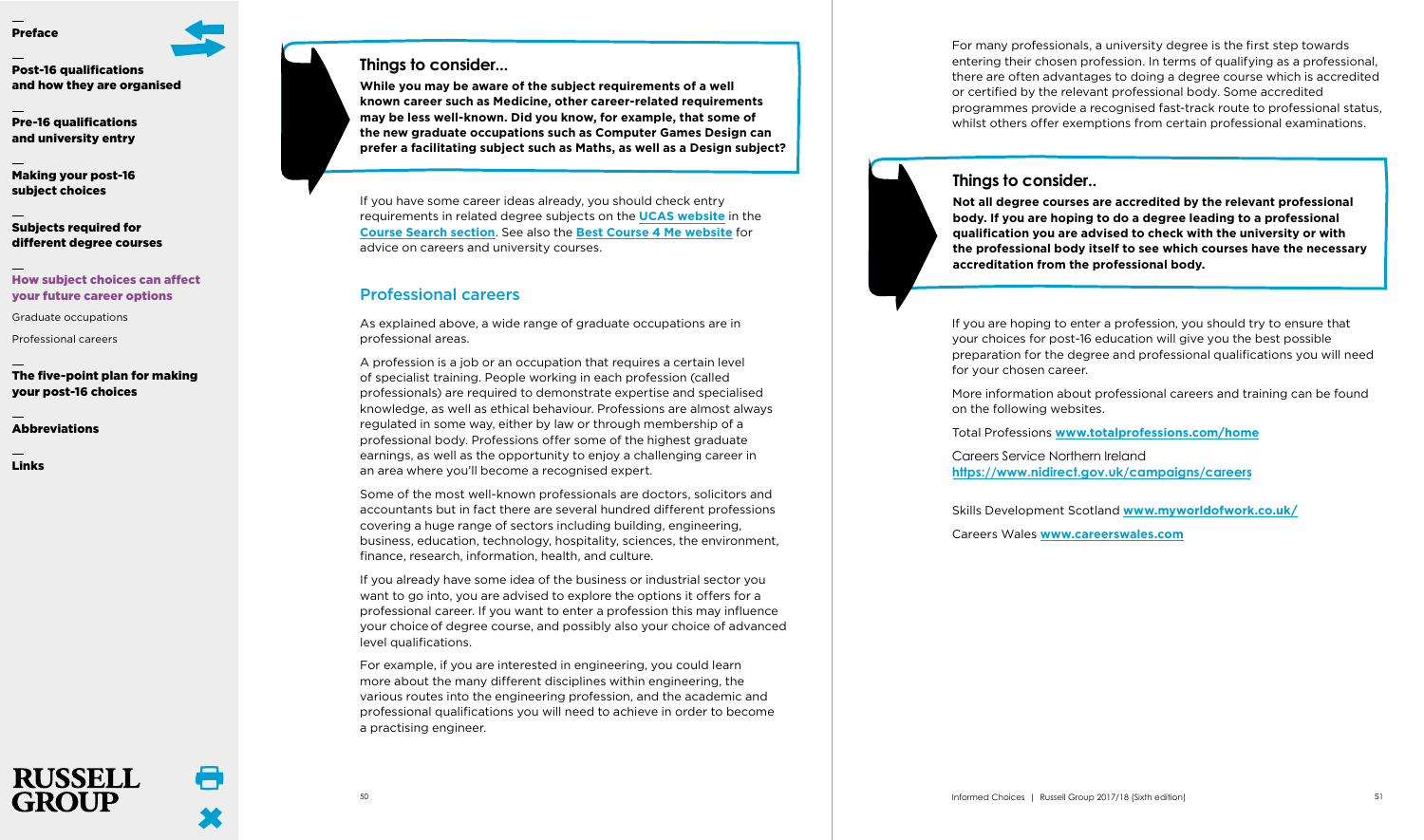<span id="page-27-0"></span>

[Pre-16 qualifications](#page-11-0)  and university entry

[Making your post-16](#page-13-0)  subject choices

Subjects required for [different degree courses](#page-19-0)

[How subject choices can affect](#page-25-0)  your future career options

The five-point plan for making your post-16 choices

**[Abbreviations](#page-28-0)** 

[Links](#page-29-0)

# <span id="page-27-1"></span>The five-point plan for making your post-16 choices

**1. Know what you want to study ? – Check out the entry requirements** If you have a university course which you are keen on, have you checked the relevant university website or **UCAS [course](http://www.ucas.com) searc h** to find out whether this course requires certain subjects at advanced level?

### **2. Not sure yet? – Keep your options open!**

If you are not sure about what course you want to study at university, have you tried to choose at least two facilitating subjects (Maths, Further Maths, English Literature, Physics, Biology, Chemistry, Geography, History, Languages)?

### **Things to consider...**

**These facilitating subjects (Maths, Further Maths, English Literature, Physics , Biology, Chemistry, Geography, History, Languages) are the subjects most likel y to be required or preferred for entry to degree courses, and choosing them will keep more options open to you at university.**

To get a rough idea of the options the different facilitating subjects will give you in applying to university, you can look at the **UCAS [website](http://www.ucas.com)** or university websites, or guidance on **subjects required for [different](#page-19-0) degree [courses.](#page--1-1)**

**3. GCSEs and other standard level qualifications matter…** Make sure you understand **the GCSE or [standard](#page-11-1) level [requirements](#page-11-1) for entry to a competitive university.** Universities have reviewed their entry requirements following the introduction of reformed GCSEs in England and you should check university websites for guidance. Are you on track to achieve the standard level grades to progress onto the course/courses that you want to do at advanced level and the university course that you may choose to do?

**4. Think balance**

Do you have a balance of subject choices that reflects your abilities, strengths and interests? Have you considered **how certain [subject](#page-19-0) [combinations](#page-16-1) relat e to university courses?**

**5. Make sure you know WHY**

If you want to take a subject that you have not studied before, can you talk for a minute on what this subject is about? Try and unpick why you wish to study this subject. It's not enough to say 'It's interesting', 'I think I'll like it' or 'It will be fun'. You may also find it useful to refer to guidance on **[making](#page-13-0) your post-16 subject [choices,](#page-13-0)** and **how your [choices](#page-25-0) will affec t your futur e career [options.](#page-25-1)**

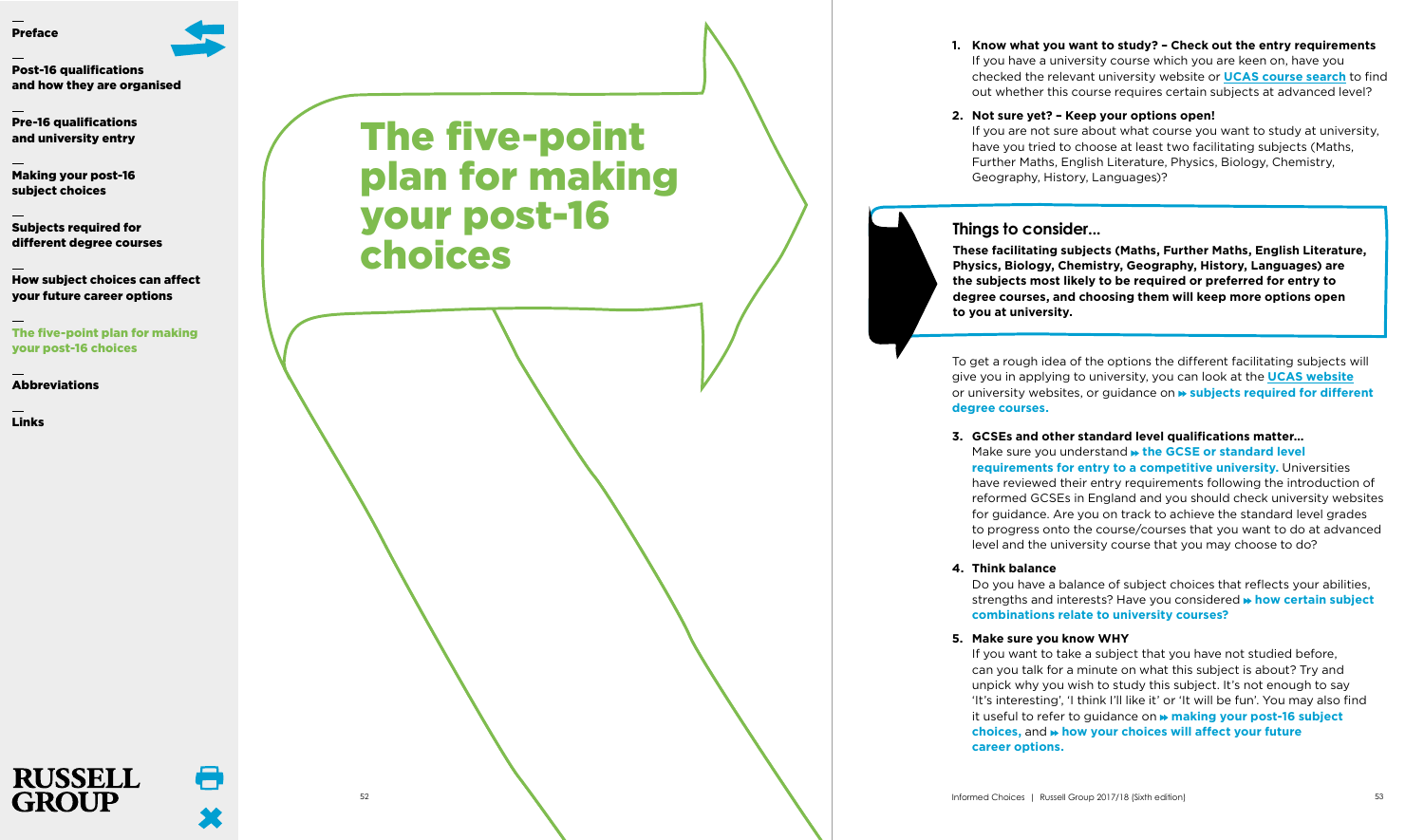<span id="page-28-0"></span>Post-16 qualifications [and how they are organised](#page-4-0)

Pre-16 qualifications [and university entry](#page-11-0)

[Making your post-16](#page-13-0)  subject choices

Subjects required for [different degree courses](#page-19-0)

[How subject choices can affect](#page-25-0)  your future career options

[The five-point plan for making](#page-27-0)  your post-16 choices

Abbreviations

[Links](#page-29-0)

# Abbreviations

**AGCE** Applied General Certificate of Education (Double award)

- **BTEC** Business and Technician Education Council (merged into Edexcel in 1996)
- **CACHE** Council for Awards in Care, Health and Education
- **EPQ** Extended Project Qualification
- **GCSE** General Certificate of Secondary Education
- **IB** International Baccalaureate
- **ICT** Information and Communication Technologies
- **IGCSE** International General Certificate of Secondary Education
- **IT** Information Technology
- **NVQ** National Vocational Qualification
- **OCR** Oxford Cambridge and RSA Examinations
- **S4** Fourth year of secondary school (Scotland)
- **S5** Fifth year of secondary school (Scotland)
- **S6** Sixth year of secondary school (Scotland)
- **UCAS** Universities & Colleges Admissions Service
- **VCE** Vocational Certificate of Education

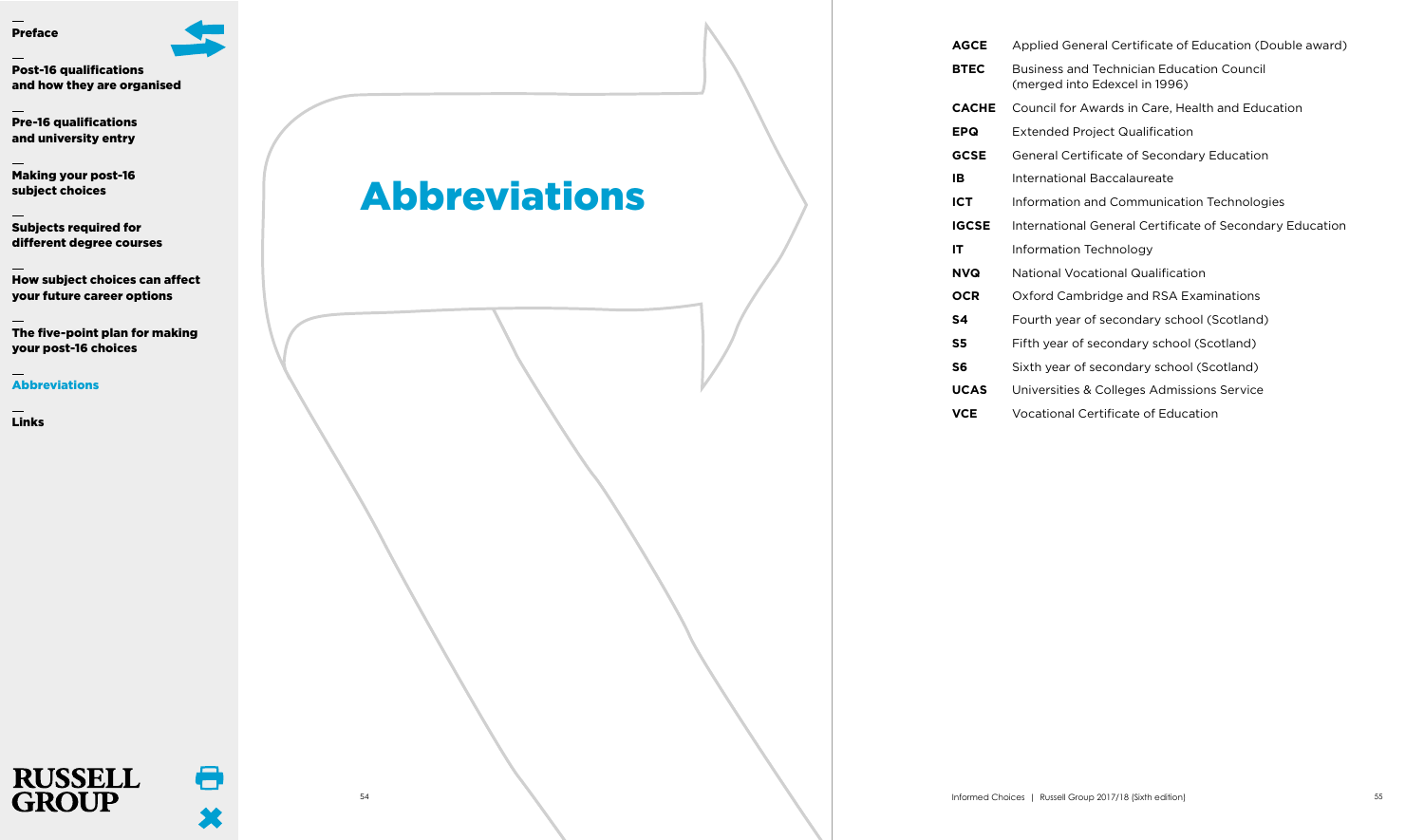<span id="page-29-0"></span>Post-16 qualifications [and how they are organised](#page-4-0)

[Pre-16 qualifications](#page-11-0)  and university entry

[Making your post-16](#page-13-0)  subject choices

Subjects required for [different degree courses](#page-19-0)

[How subject choices can affect](#page-25-0) your future career options

[The five-point plan for making](#page-27-0)  your post-16 choices

[Abbreviations](#page-28-0)

Links

[Useful contact details](#page-30-0)

<span id="page-29-1"></span>Links

The following organisations can provide additional advice to students making decisions about their post-16 education:

**Conservatoires Admissions Service (UK) www.cukas.ac.uk**

**Gov.UK**

**University and higher education www.gov.uk/browse/education/universities-higher-education**

**Apprenticeships, 14 to 19 education and training for work www.gov.uk/browse/education/find-course**

**National Careers Service https://nationalcareersservice.direct.gov.uk**

**The Education and Training Inspectorate https://www.etini.gov.uk/**

**LearnDirect www.learndirect.co.uk**

**National Apprenticeship Service www.apprenticeships.org.uk**

### **Ofsted**

**https://www.gov.uk/government/statistical-datasets/outstanding-providers**

**Prospects**

**www.prospects.ac.uk/types\_of\_jobs.htm www.prospects.ac.uk/options\_with\_your\_subject.htm**

**Education and Skills Funding Agency http://www.gov.uk/government/organisations/education-andskills-funding-agency Student Awards Agency for Scotland www.saas.gov.uk**



 $\overline{\mathbf{e}}$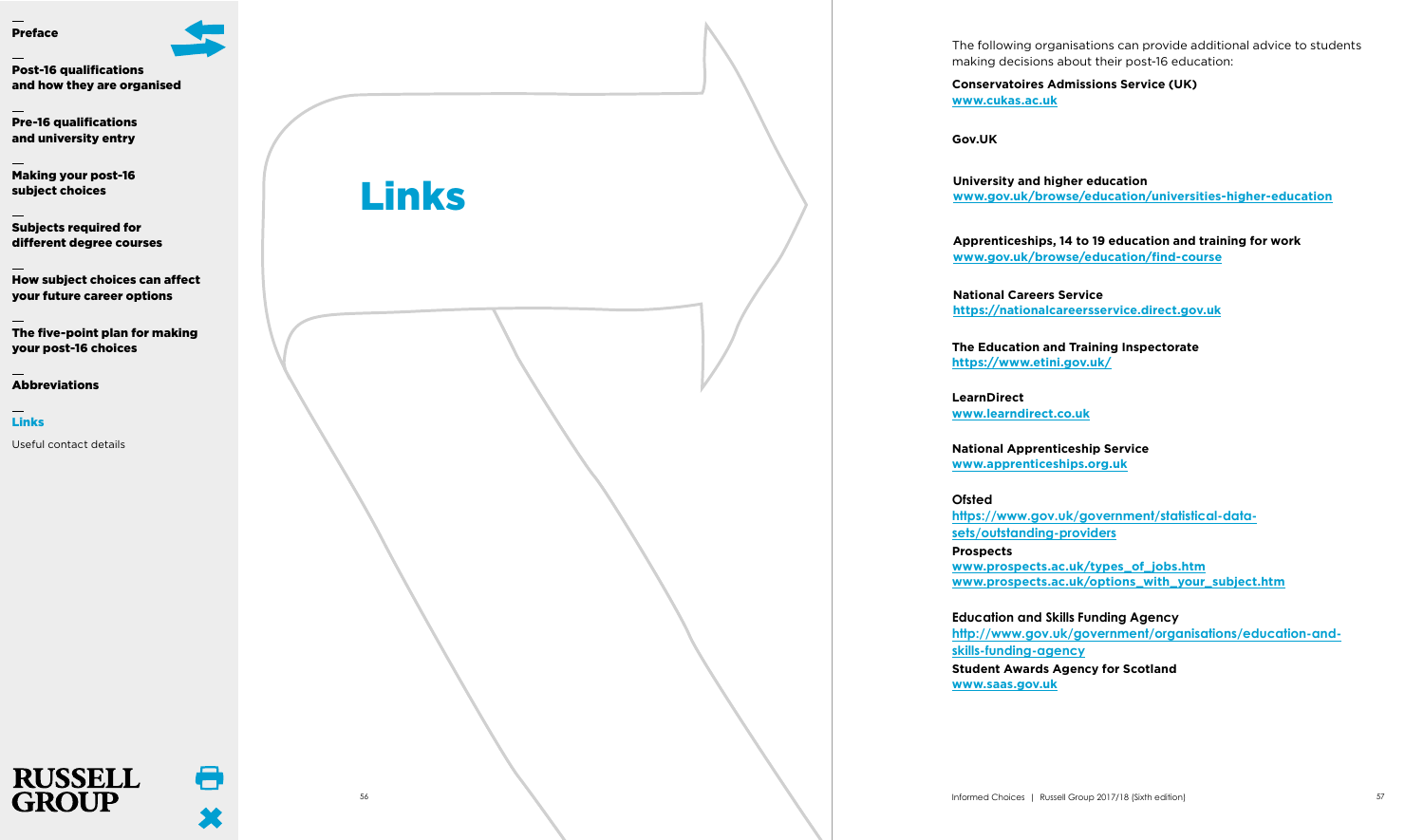<span id="page-30-0"></span>

Post-16 qualifications [and how they are organised](#page-4-0)

[Pre-16 qualifications](#page-11-0)  and university entry

[Making your post-16](#page-13-0)  subject choices

Subjects required for [different degree courses](#page-19-0)

[How subject choices can affect](#page-25-0)  your future career options

[The five-point plan for making](#page-27-0)  your post-16 choices

[Abbreviations](#page-28-0)

[Links](#page-29-0)

Useful contact details

**Student Finance in England www.gov.uk/student-finance**

**Student Finance NI www.studentfinanceni.co.uk**

**Student Finance Wales http://www.studentfinancewales.co.uk**

**Total Professions www.totalprofessions.com**

**UCAS www.ucas.com**

### Useful contact details

**University of Birmingham admissions@bham.ac.uk <www.birmingham.ac.uk/undergraduate/index.aspx>**

**University of Bristol ug-admissions@bristol.ac.uk [www.bristol.ac.uk/study](www.bristol.ac.uk)**

**University of Cambridge admissions@cam.ac.uk <www.undergraduate.study.cam.ac.uk>**

**University of Cardiff [www.cardiff.ac.uk/for/prospective/undergraduate/questions/contact](www.cardiff.ac.uk/for/prospective/undergraduate/questions/contact-us.html)us.html <www.cardiff.ac.uk/for/prospective/undergraduate>**

**Durham University [admissions@durham.ac.uk](mailto:admissions@durham.ac.uk) <www.durham.ac.uk/courses>**

**University of Edinburgh <www.ed.ac.uk/studying/undergraduate/contacts> <www.ed.ac.uk/studying/undergraduate>**

**University of Exeter ug-ad@exeter.ac.uk <www.exeter.ac.uk/undergraduate/applications>**

**University of Glasgow student.recruitment@glasgow.ac.uk <www.gla.ac.uk/undergraduate/degrees>**

**Imperial College London [www.imperial.ac.uk/study/ug/](http://www.imperial.ac.uk/study/ug/apply/) apply/**

**King's College London [www.kcl.ac.uk/study/undergraduate/apply/](https://www.kcl.ac.uk/study/undergraduate/apply/index.aspx) index.aspx** 

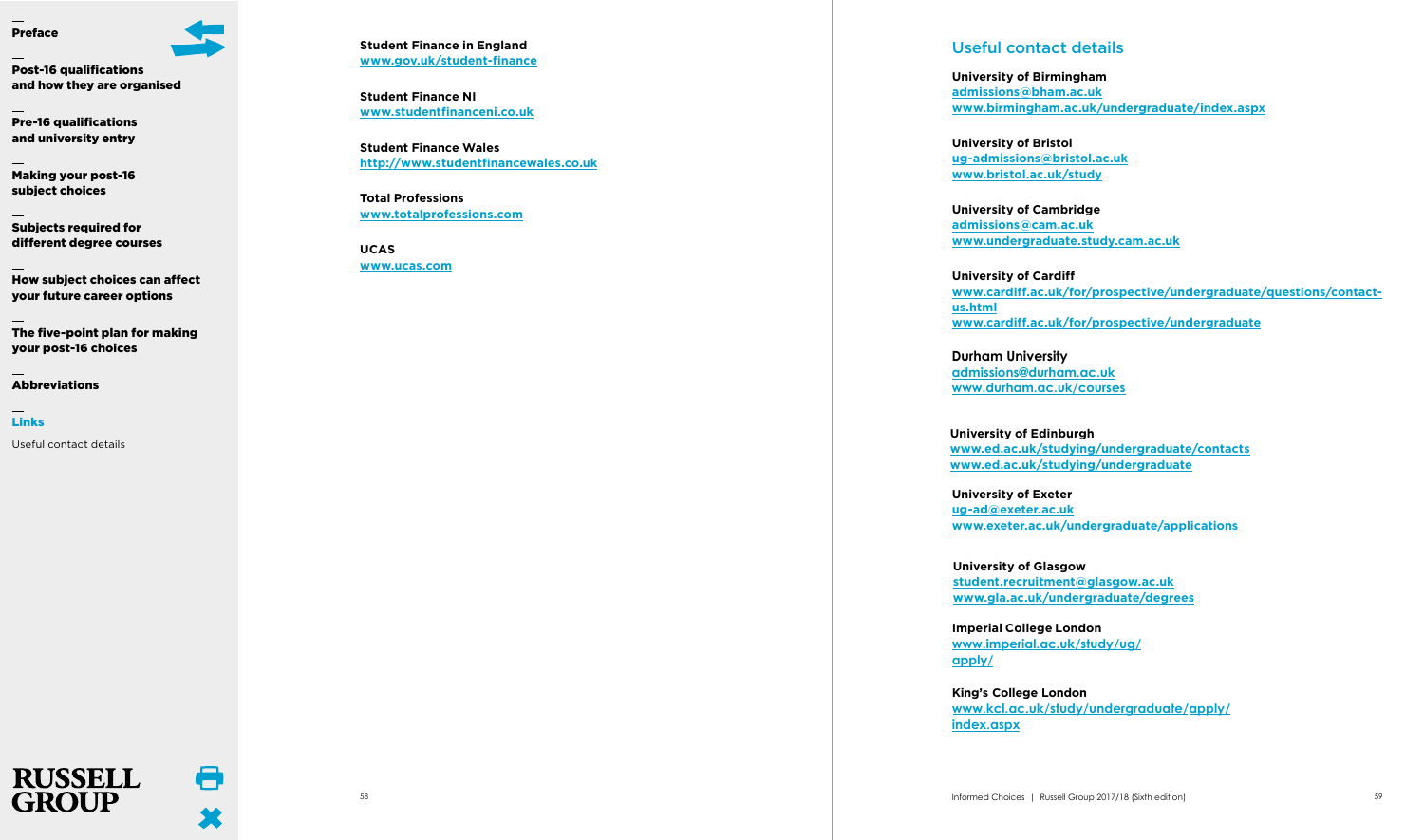Post-16 qualifications [and how they are organised](#page-4-0)

[Pre-16 qualifications](#page-11-0)  and university entry

[Making your post-16](#page-13-0)  subject choices

Subjects required for [different degree courses](#page-19-0)

[How subject choices can affect](#page-25-0)  your future career options

[The five-point plan for making](#page-27-0)  your post-16 choices

[Abbreviations](#page-28-0)

[Links](#page-29-0)

[Useful contact details](#page-30-0)

**RUSSELL** 

 $\bf{N}$  TD

**University of Leeds study@leeds.ac.uk <www.leeds.ac.uk/info/20011/undergraduate>**

**University of Liverpool http://ask.liv.ac.uk <www.liv.ac.uk/study/undergraduate>**

**London School of Economics and Political Science ug.admissions@lse.ac.uk <www.lse.ac.uk/study/undergraduate/undergraduateHome.aspx>**

**University of Manchester <www.manchester.ac.uk/study/undergraduate>**

**Newcastle University <www.ncl.ac.uk/undergraduate/contact> <www.ncl.ac.uk/undergraduate/apply>**

**University of Nottingham [ugadmissions@nottingham.ac.uk](mailto:ugadmissions@nottingham.ac.uk) <www.nottingham.ac.uk/ugstudy>**

**University of Oxford**  www.ox.ac.uk/study studv@ox.ac.uk **Queen Mary University of London admissions@qmul.ac.uk <www.qmul.ac.uk/undergraduate>**

**Queen's University Belfast admissions@qub.ac.uk [www.qub.ac.uk/Study/Undergraduate](www.qub.ac.uk/study/undergraduate)**

**University of Sheffield <www.sheffield.ac.uk/contact/prospective> <www.sheffield.ac.uk/undergraduate>**

**University of Southampton admissions@southampton.ac.uk <www.southampton.ac.uk>**

**University College London study@ucl.ac.uk <www.ucl.ac.uk/prospective-students>**

**University of Warwick ugadmissions@warwick.ac.uk [warwick.ac.uk/study/undergraduate](https://warwick.ac.uk/study/undergraduate)** 

**University of York ug-admissions@york.ac.uk <www.york.ac.uk/study/undergraduate>**

### **The Russell Group**

**<www.russellgroup.ac.uk>**

**enquiries@russellgroup.ac.uk**

**[@RussellGroup](https://twitter.com/RussellGroup)**

020 3816 1300

Please note that we cannot offer individual advice on GCSE, A-level or degree course subject choice.

A company limited by guarantee, registered in England and Wales under company number 06086902

m